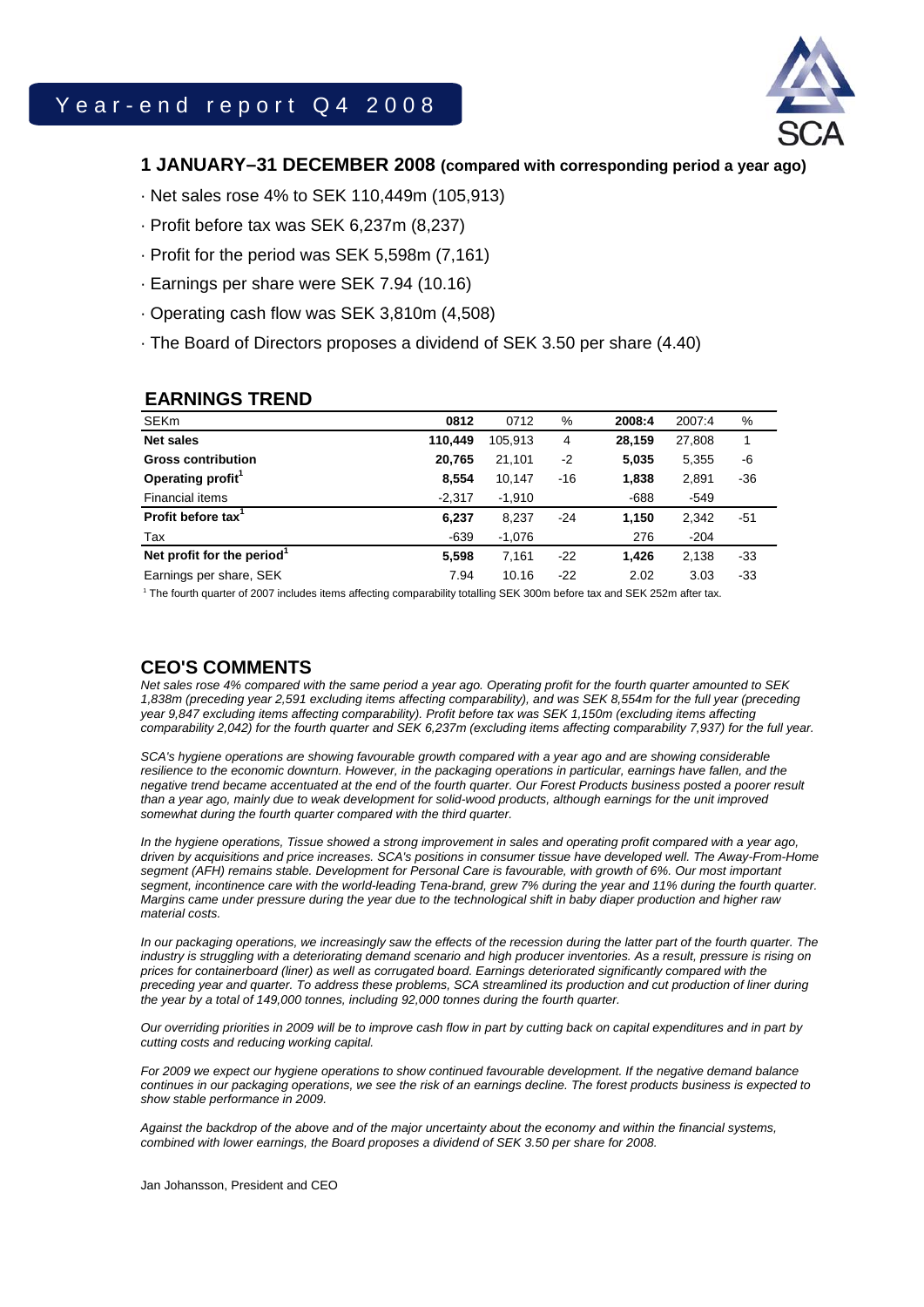



# **EARNINGS TREND FOR THE GROUP**

| <b>SEKm</b>                                                                                                                 | 0812      | 0712      | %     | 2008:4    | 2007:4    | %     |
|-----------------------------------------------------------------------------------------------------------------------------|-----------|-----------|-------|-----------|-----------|-------|
| <b>Net sales</b>                                                                                                            | 110,449   | 105,913   | 4     | 28,159    | 27,808    | 1     |
| Cost of goods sold                                                                                                          | $-89,684$ | $-84,812$ |       | $-23,124$ | $-22,453$ |       |
| <b>Gross contribution</b>                                                                                                   | 20,765    | 21,101    | $-2$  | 5,035     | 5,355     | -6    |
| Sales, general and administration <sup>1</sup>                                                                              | $-12,211$ | $-10,954$ |       | $-3,197$  | $-2,464$  |       |
| Operating profit <sup>1</sup>                                                                                               | 8,554     | 10,147    | $-16$ | 1,838     | 2,891     | $-36$ |
| Financial items                                                                                                             | $-2,317$  | $-1,910$  |       | $-688$    | $-549$    |       |
| Profit before tax <sup>1</sup>                                                                                              | 6,237     | 8,237     | $-24$ | 1,150     | 2,342     | $-51$ |
| Tax                                                                                                                         | $-639$    | $-1,076$  |       | 276       | $-204$    |       |
| Net profit for the period <sup>1</sup>                                                                                      | 5,598     | 7.161     | $-22$ | 1,426     | 2,138     | $-33$ |
| $1$ The fourth quarter of 2007 includes items affecting comparability totalling SEK 300m before tax and SEK 252m after tax. |           |           |       |           |           |       |
| Earnings per share, SEK - equity holders of the Parent Company                                                              |           |           |       |           |           |       |
| - after dilution effects                                                                                                    | 7.94      | 10.16     | $-22$ | 2.02      | 3.03      | $-33$ |
| Margins (%)                                                                                                                 |           |           |       |           |           |       |
| Gross margin                                                                                                                | 18.8      | 19.9      |       | 17.9      | 19.3      |       |
| <b>Operating margin</b>                                                                                                     | 7.7       | 9.6       |       | 6.5       | 10.4      |       |
| Financial net margin                                                                                                        | $-2.1$    | $-1.8$    |       | $-2.4$    | $-2.0$    |       |
| Profit margin                                                                                                               | 5.6       | 7.8       |       | 4.1       | 8.4       |       |
| Tax                                                                                                                         | $-0.6$    | $-1.0$    |       | 1.0       | $-0.7$    |       |
| Net margin                                                                                                                  | 5.0       | 6.8       |       | 5.1       | 7.7       |       |
|                                                                                                                             |           |           |       |           |           |       |

### **OPERATING PROFIT PER BUSINESS AREA**

| <b>SEKm</b>                            | 0812   | 0712   | %     | 2008:4 | 2007:4 | %     |
|----------------------------------------|--------|--------|-------|--------|--------|-------|
| Personal Care                          | 2.912  | 2,960  | $-2$  | 712    | 781    | -9    |
| <b>Tissue</b>                          | 2.375  | 1.724  | 38    | 619    | 508    | 22    |
| Packaging                              | 1,493  | 2,651  | $-44$ | 109    | 692    | -84   |
| <b>Forest Products</b>                 | 2,207  | 2,870  | $-23$ | 518    | 691    | $-25$ |
| - Publication papers                   | 402    | 537    | $-25$ | 150    | 125    | 20    |
| - Pulp, timber and solid-wood products | 1.805  | 2,333  | $-23$ | 368    | 566    | $-35$ |
| Other <sup>1</sup>                     | $-433$ | -58    |       | $-120$ | 219    |       |
| <b>Total</b>                           | 8,554  | 10.147 | $-16$ | 1,838  | 2,891  | -36   |

<sup>1</sup> The fourth quarter of 2007 includes items affecting comparability totalling SEK 300m.

# **OPERATING CASH FLOW PER BUSINESS AREA**

| <b>SEKm</b>            | 0812   | 0712   | %     | 2008:4 | 2007:4 | %   |
|------------------------|--------|--------|-------|--------|--------|-----|
| Personal Care          | 2,591  | 2,933  | $-12$ | 851    | 769    | 11  |
| Tissue                 | 2.434  | 2.485  | -2    | 778    | 772    |     |
| Packaging              | 1.267  | 1,055  | 20    | 334    | 566    | -41 |
| <b>Forest Products</b> | 1.697  | 2.249  | $-25$ | 700    | 395    | 77  |
| Other                  | $-176$ | $-595$ |       | 23     | $-263$ |     |
| <b>Total</b>           | 7,813  | 8.127  | -4    | 2,686  | 2.239  | 20  |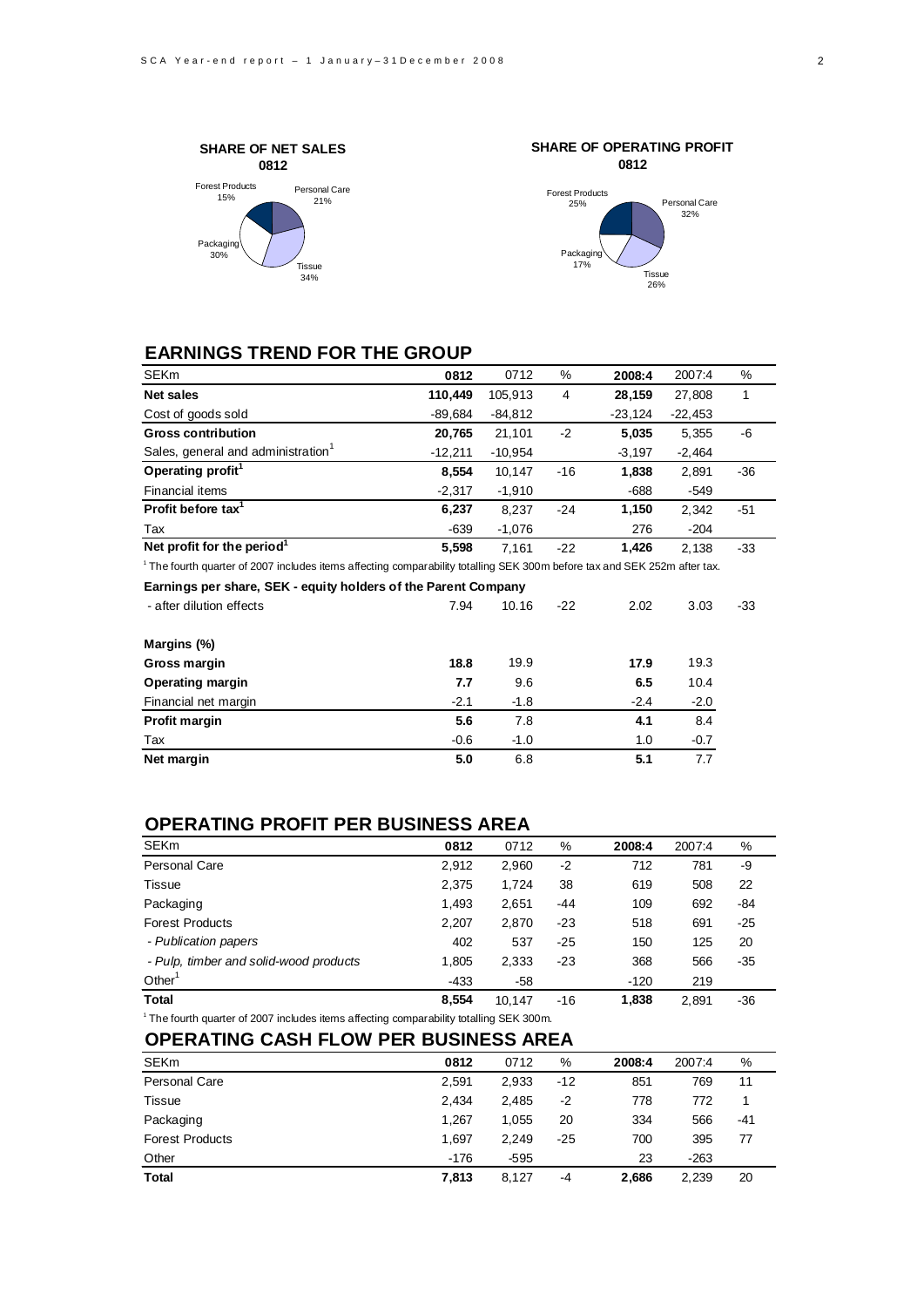#### Performance compared with January–December 2007:



**Personal Care**  Sales: +6% Operating profit: -2%



**Tissue**  Sales: +15% Operating profit: +38%



**Packaging** Sales: -1% Operating profit: -44%



**Forest Products** Sales: -11% Operating profit: -23%

# **GROUP**

# **MARKET**

The global economy continued to weaken during the fourth quarter. The weaker economy has a lesser effect on the hygiene operations, where demand is relatively constant for everyday products. In a deep recession, the product mix may change in response to higher demand for simpler grades. SCA has a strong position also in these product areas. However, the packaging operations and solid-wood products are more sensitive to changes in the economy.

**Personal Care:** Demand in Europe remained positive in 2008. The home care sector continued to develop well. There are considerable growth opportunities in Eastern Europe. The competition is generally fierce throughout Europe, with aggressive pricing strategies. In Southeast Asia, the baby diaper market is growing by 8%–10% per year.

SCA's incontinence care business developed well, and sales increased by 11% during the year. Sales of baby diapers and feminine care products also grew. In Southeast Asia, SCA strengthened its positions during the year and is now the market leader in Malaysia and Singapore. SCA also strengthened its market positions in South America, where sales of baby diapers as well as feminine care products showed double-digit growth.

**Tissue:** As in the early part of the year, demand for consumer tissue was stable during the fourth quarter in mature markets, and continued to grow in emerging markets such as Latin America and Russia.

In the AFH segment, demand in Europe was stable in 2008 and during the fourth quarter. In the USA, demand has fallen among hotels and restaurants, while the fast food segment remained strong.

In Europe, SCA maintained or strengthened its positions in the consumer tissue segment, driven by acquisitions. In Latin America, SCA strengthened its market shares in Colombia, among other markets, where Familia is now the Group's third-largest consumer tissue brand.

In the AFH sector, the Tork-brand strengthened its positions in all regions, and the product mix developed well. In North America, SCA delivered lower volumes compared with a year ago, but in line with the market development.

**Packaging:** Demand for containerboard (liner) weakened in 2008, and liner prices have fallen by EUR 40–110/tonne, depending on the grade. As a result of the weakening demand scenario, manufacturers have not yet succeeded in reducing their inventories, which are still considerably higher than a year ago. This caused prices to continue falling during the fourth quarter, a trend that was strengthened by a sharp drop in the price of recycled fibre.

Weak European demand for corrugated board deteriorated further during the fourth quarter, and consumption fell sharply. In Western Europe, volumes decreased by 3.5%– 4% compared with a year ago. Prices of corrugated board fell steadily during the second half of the year.

During the fourth quarter SCA cut its liner production by 92,000 tonnes, of which testliner accounted for 87,000 tonnes, corresponding to approximately 19% of testliner capacity. SCA thereby drew back its production in 2008 by a total of 149,000 tonnes, of which testliner accounted for 144,000 tonnes, corresponding to 8% of testliner capacity.

**Publication papers:** The European advertising market weakened steadily during the year. During the fourth quarter, SCA maintained high production and high deliveries of both LWC and SC paper, and has managed to contract substantial volumes of all publication paper grades for 2009.

**Solid-wood products:** All of the major European countries saw a decline in home construction in 2008. The number of building permits points to a continued low level of activity, and most sawmills have issued redundancy notices, while several closures are in progress. No recovery is expected in the market until the end of 2009.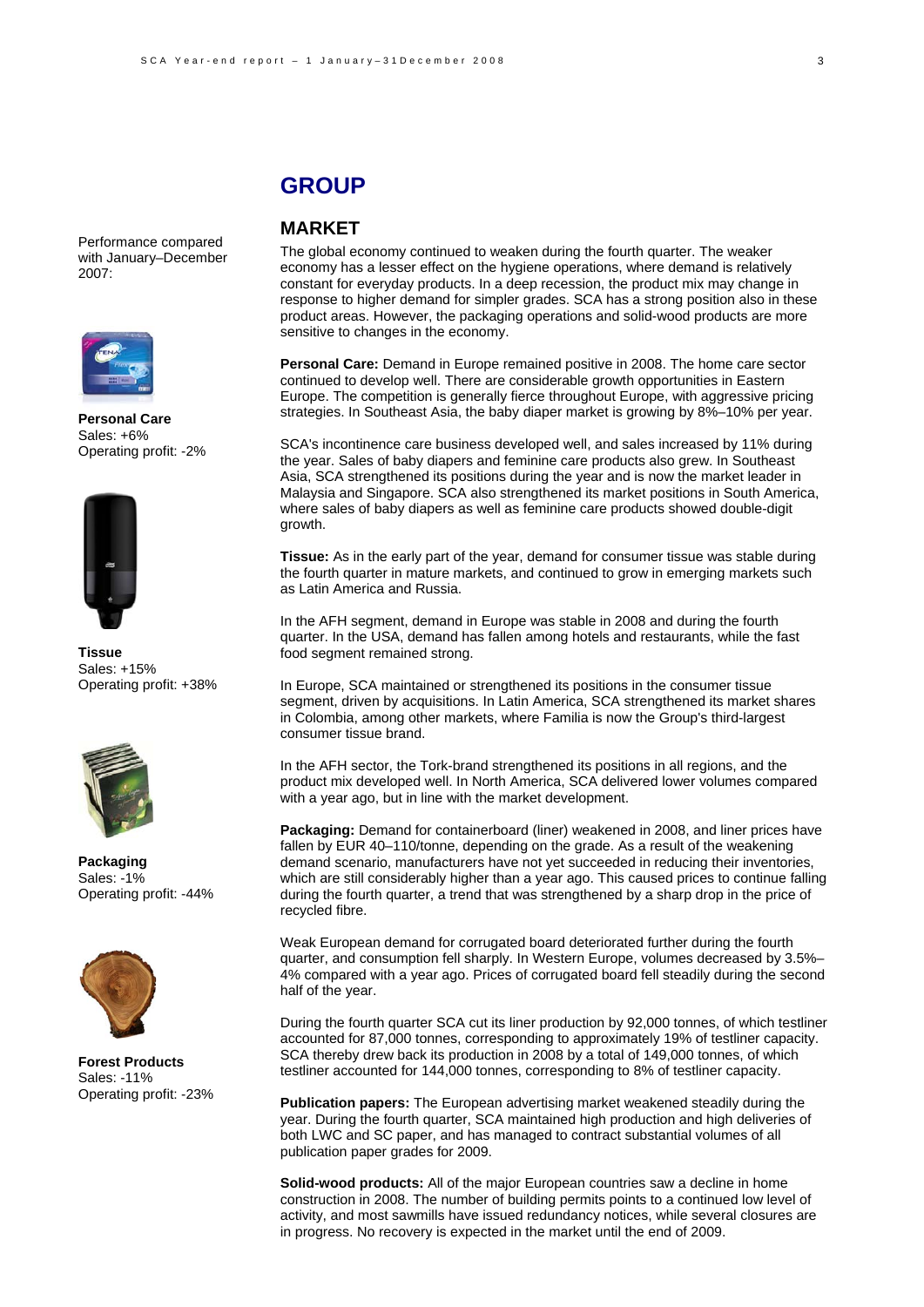





Excluding items affecting comparability

### **SALES AND EARNINGS**

Net sales increased by 4%, or SEK 4,536m, compared with the preceding year and amounted to SEK 110,449m (105,913). Volume growth was 2%. Acquisitions contributed 3% to net sales, while the divestment of the packaging operations in North America and the UK and Ireland, as well as the sale of the Softis brand, decreased net sales by 1%. Higher prices primarily for tissue and corrugated board increased net sales by 2%. Net sales were favourably affected by exchange rate movements, by 1%. In the 2008 income statement, reclassifications have been made pertaining to SCA's transport operations, which had a negative effect on net sales by 1%. Excluding the preceding year's items affecting comparability, totalling SEK 300m, operating profit fell 13% to SEK 8,554m (10,147, adjusted 9,847). Higher prices and larger volumes failed to compensate for higher manufacturing costs. An improved product mix and price increases resulted in a SEK 2,400m improvement in earnings, while raw material and energy costs increased by SEK 2,300m and SEK 1,200m, respectively. Financial items amounted to SEK -2,317m (-1,910), and the tax expense was SEK -639m (-1,076). Profit for the year amounted to SEK 5,598m (7,161), and earnings per share were SEK 7.94 (10.16).

Compared with the fourth quarter of 2007, net sales rose 1% to SEK 28,159m (27,808). Higher prices added 1% to sales, while sales decreased by 3% as a result of lower volumes. The divestment of the packaging operation in the UK and Ireland resulted in a 2% decline in sales. Exchange rate movements had a favourable effect on sales, by 6%. The reclassification of SCA's transport operations had a negative effect on SCA's net sales, by 1%. Excluding the preceding year's items affecting comparability, operating profit fell 29%, to SEK 1,838m (2,891, adjusted 2,591). Higher prices failed to compensate for lower volumes and higher energy and other manufacturing costs. Financial items amounted to SEK -688m (-549), and taxes to SEK 276m (-204). Profit for the period amounted to SEK 1,426m (2,138), and earnings per share were SEK 2.02 (3.03).

## **CASH FLOW AND FINANCING**

Operating cash surplus decreased by 9% to SEK 13,869m (15,286). Tied-up working capital amounted to SEK -19m (-1,299), despite the inventory build-up during the year ahead of a shift in production to a new generation of baby diapers. Working capital in relation to net sales was unchanged at 11%. Current capital expenditures were slightly higher than a year ago and amounted to SEK 5,353 (5,165), which corresponds to just under 5% of net sales. Operating cash flow fell slightly to SEK 7,813m (8,127).

Financial items increased by SEK 407m to SEK -2,317m – an effect of higher interest rates and a higher level of net debt. Tax payments were level with a year ago and amounted to SEK 1,702m (1,719). Cash flow from current operations thereby amounted to SEK 3,810m (4,508).

Strategic investments and acquisitions amounted to SEK 4,873m (5,887). Outlays during the year pertained primarily to the second and third instalments for the acquisition of Procter & Gamble's (P&G) European tissue business, the installation of a second paper machine at the tissue plant in Barton, Alabama, USA, investments in the hygiene operations in Russia, and broadened ownership in the Chinese tissue company Vinda. The divestment of the corrugated board operations in the UK and Ireland was completed as per the end of September, and total divestments amounted to SEK 1,140m (2,852). The dividend paid to the shareholders and minority owners was SEK 3,128m (2,939). Net cash flow was SEK -3,023m, compared with SEK -1,411m a year ago.

Net debt at year-end was SEK 47,002m, compared with SEK 37,368m at the start of the year. Net cash flow impacted net debt by SEK -3,023m. In addition, net debt was affected in the amount of SEK -3,523m by the remeasurement of pension assets and liabilities and financial instruments to fair value. Exchange rate movements caused by the weaker Swedish krona resulted in an increase in SEK net debt, by SEK -3,088m. The net debt/equity ratio was 0.70 (0.58 at the start of the year).

As per 31 December 2008, SCA had outstanding commercial paper worth SEK 10,200m with maturity in six months. On this same date, unutilized long-term credit facilities amounted to SEK 20,684m. In addition, cash and cash equivalents amounted to SEK 5,738m.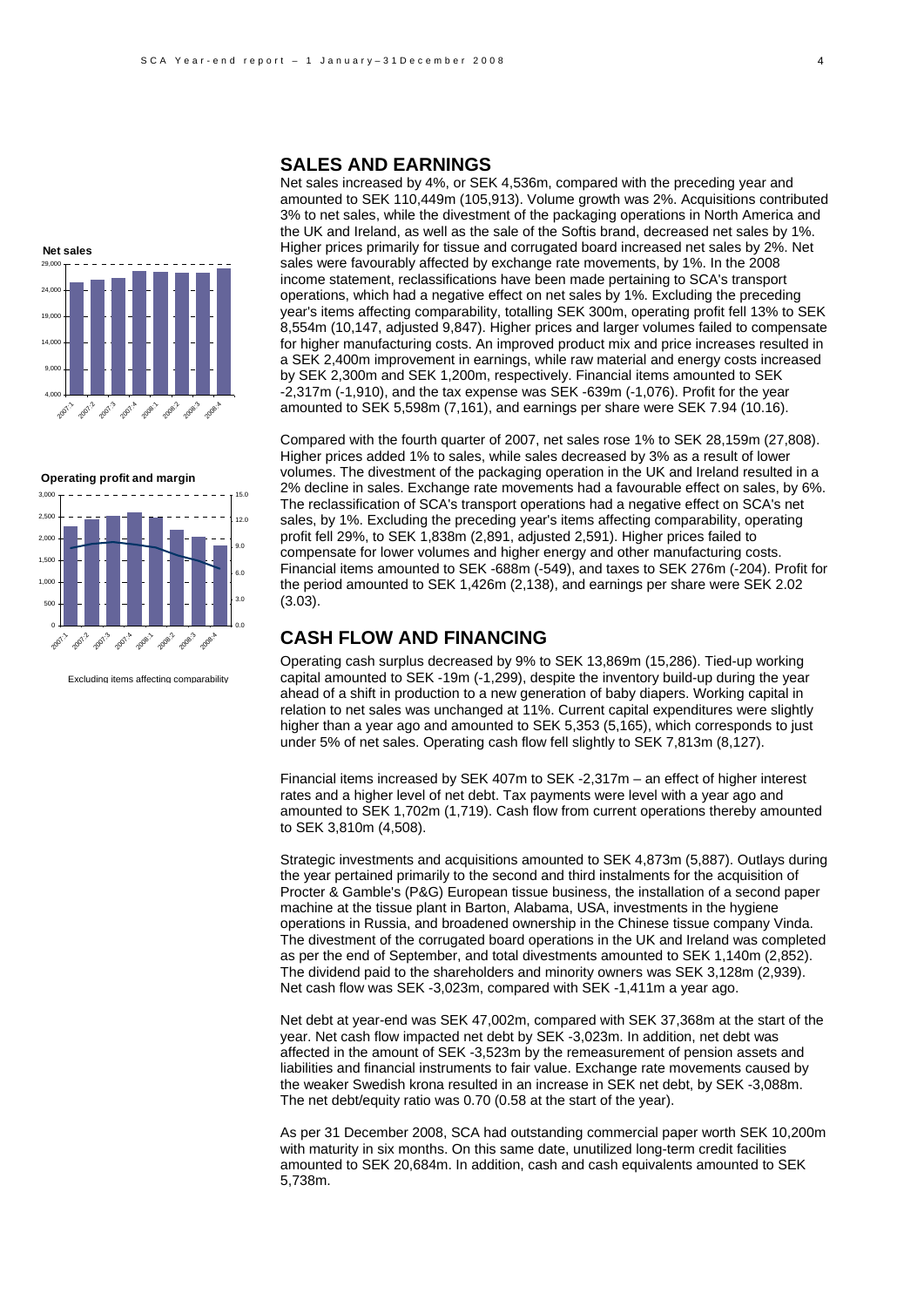### **EQUITY**

Consolidated equity increased during the year by SEK 2,973m to SEK 67,252m. Net profit for the year increased equity by SEK 5,598m, while the dividend payout reduced equity by SEK 3,128m. Equity decreased through the remeasurement to fair value after tax of the net pension liability, totalling SEK 2,385m, and financial instruments, totalling SEK 782m. Exchange rate movements including hedges of net capital expenditures abroad, etc., increased equity by SEK 3,670m.

### **TAX**

During the fourth quarter, Swedish Parliament decided to lower the company tax rate from 28% to 26.3%. The recalculation of SCA's deferred tax liability in Sweden resulted in a positive tax effect of SEK 466m. Adjusted for this one-time effect, SCA reported a tax charge of 18% for the year.

## **ACQUISITIONS AND DIVESTMENTS**

#### **Previous events during the year:**

During the second quarter SCA signed an agreement on the sale of its conventional corrugated business in the UK and Ireland. The buyer was the Spanish company SAICA, and the deal was completed on 30 September after clearance was obtained from the competition authorities. The purchase price was SEK 1,200m (GBP 100m). See also the press release dated 18 June 2008.

During the first quarter, SCA acquired an additional 5% stake in the Chinese tissue company Vinda for SEK 119m. SCA's ownership after the acquisition amounts to approximately 19%.

To meet the European Commission's conditions for approving the acquisition of P&G's European tissue operation, during the first quarter the Softis brand along with accompanying patents and machines was sold to the Italian tissue company Sofidel, in accordance with the established plan.

### **CAPITAL EXPENDITURES**

#### **Fourth quarter:**

To support continued growth in the diapers segment in markets such as Russia and Ukraine, SCA is investing approximately SEK 260m in new production capacity in Tula, Russia. The plant is scheduled for start-up in 2010.

#### **Previous events during the year:**

To strengthen its competitiveness and profitability, SCA is investing SEK 1,525m in a new tissue plant in Mexico. SCA has a strong market position in Mexico of 18%, and annual market growth of 4%–5% in recent years is expected to continue. The plant is expected to be operating by 2010.

SCA's half-owned company Productos Familia, with operations in Colombia, Ecuador, Peru and Venezuela, is investing SEK 420m in a new tissue machine to meet strong growth in sales in the region.

To increase capacity in the Personal Care segment, investments totalling SEK 1,050m were decided on during the year in plants in the Netherlands, Russia and the USA.

A new automated sorting facility will be installed at SCA's Tunadal sawmill in Sweden. This investment is worth SEK 210m.

# **OTHER EVENTS DURING THE PERIOD**

#### **Previous events during the year:**

On 1 April and 1 July, the last two units of the P&G acquisition – in Orléans, France, and in Manchester, UK – were taken over. The acquisition is thereby complete. Payment for the Orléans unit, totalling SEK 529m (EUR 56m) was made on 1 April, and payment for the Manchester unit, totalling SEK 1,150m (EUR 123m), was made on 1 July.

As a consequence of the integration work in the European tissue operations, SCA has shut down capacity in the UK equivalent to 30,000 tonnes.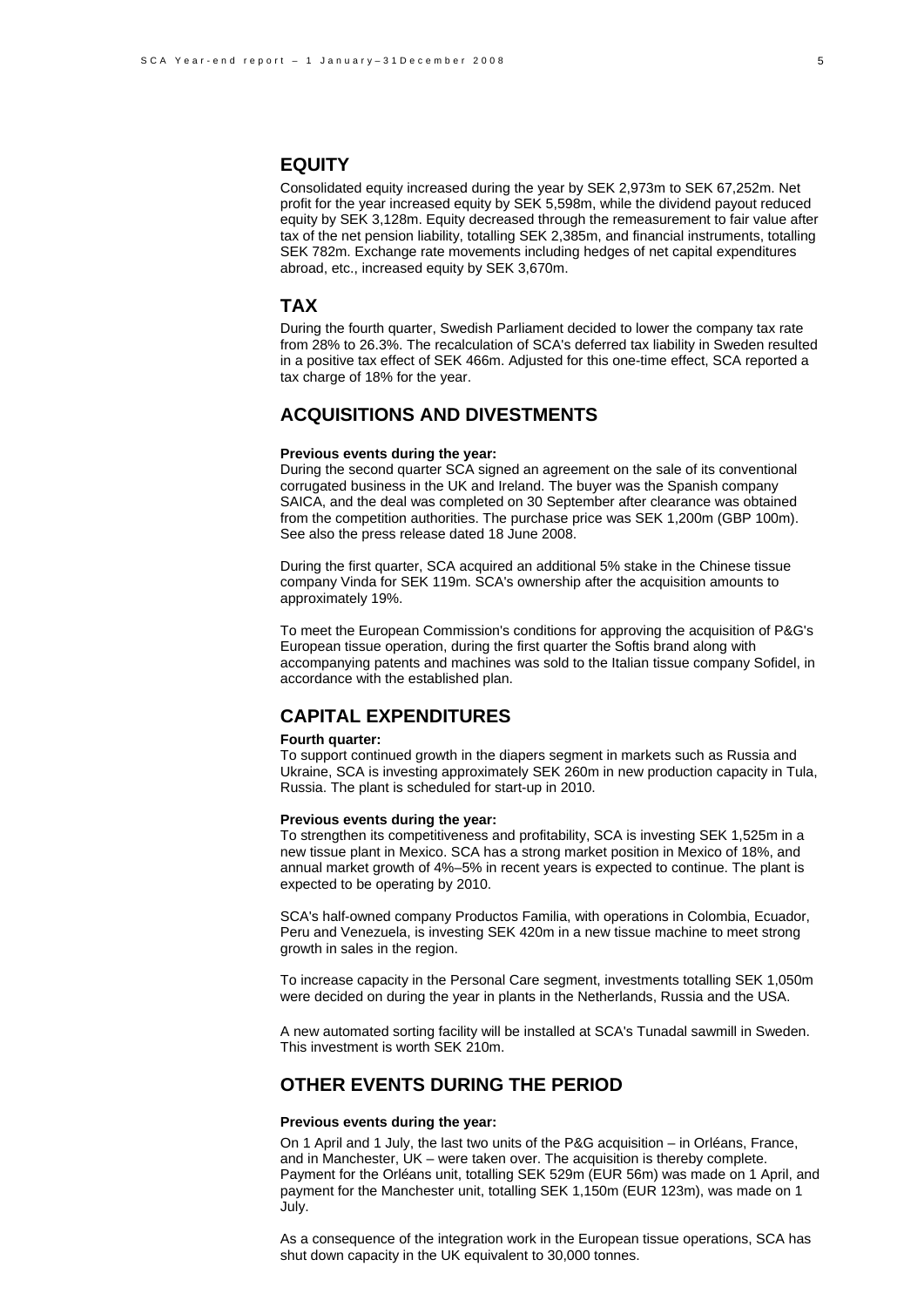In June SCA announced that it intends to close its containerboard mill (testliner) in New Hythe, England, in 2010. The mill has a capacity of 240,000 tonnes of paper.

From 1 January 2008 SCA has made a changeover to a function-based income statement. See also the interim report published on 29 April 2008.

During the second quarter, SCA's Class B shares were delisted from the London Stock Exchange and are now listed on the OMX Nordic Exchange in Stockholm and through an ADR (American Depositary Receipt) programme in the US.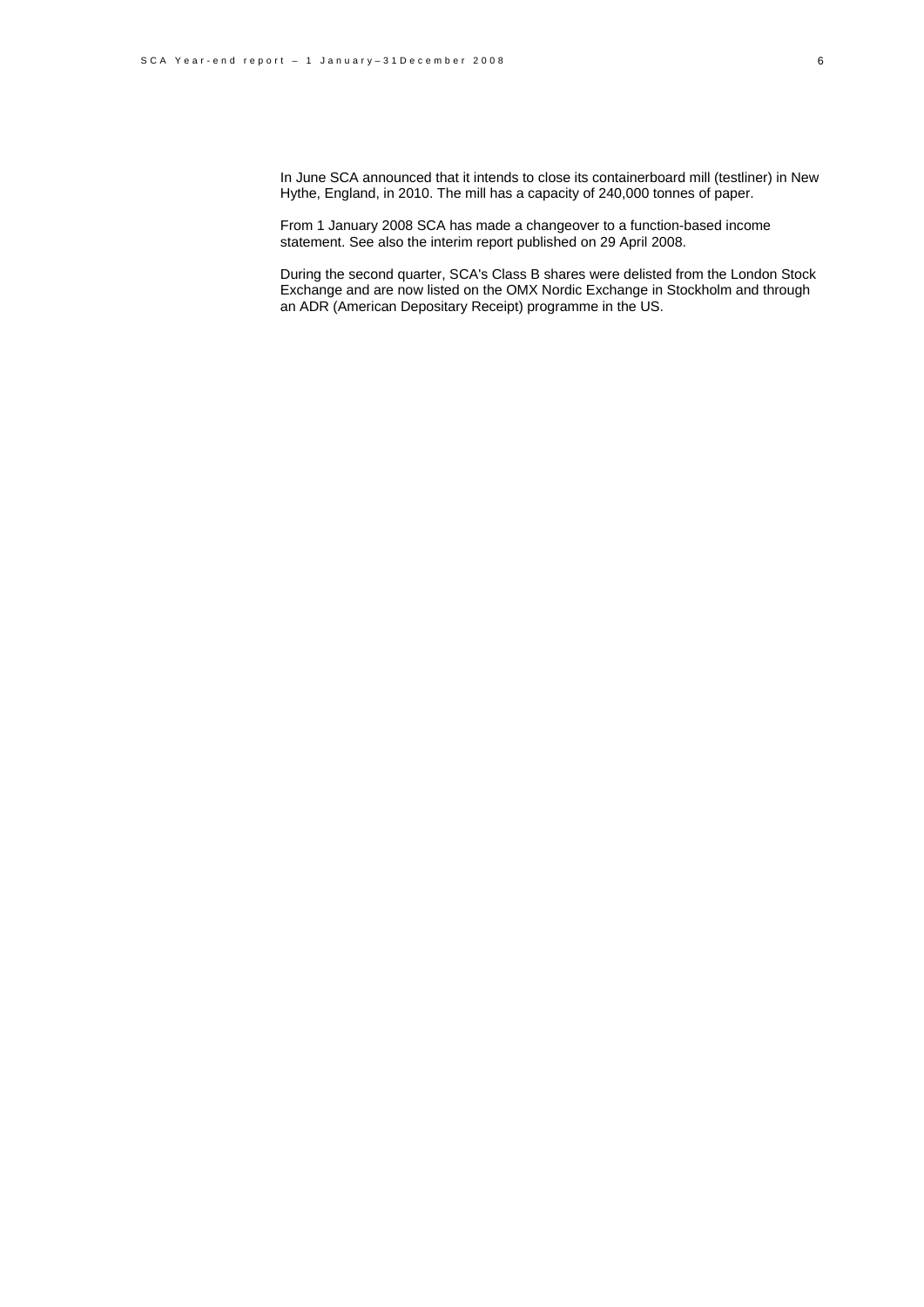

**Share of Group, operating profit 0812**



# **PERSONAL CARE**

| <b>SEKm</b>         | 0812                     | 0712   | %    | 2008:4 | 2007:4 | %   |
|---------------------|--------------------------|--------|------|--------|--------|-----|
| Volume growth       | $\overline{\phantom{0}}$ | $\sim$ | 5.0  | $\sim$ |        | 3.4 |
| Net sales           | 23.331                   | 22.101 | 6    | 6.289  | 5.706  | 10  |
| Operating surplus   | 3.928                    | 3.955  | $-1$ | 990    | 1.036  | -4  |
| Operating profit    | 2.912                    | 2.960  | $-2$ | 712    | 781    | -9  |
| Operating margin, % | 12.5                     | 13.4   |      | 11.3   | 13.7   |     |

**January–December 2008 (compared with corresponding period a year ago)**  Net sales rose 6% to SEK 23,331m. Higher volumes contributed 5% to the sales increase. Higher prices and an improved product mix contributed 1%. Exchange rate movements had only a marginal impact on net sales. Sales in emerging markets increased by 15%.

Operating profit was 2% lower than the preceding year and amounted to SEK 2,912m (2,960). The effect of the improved volumes and product mix was reduced by higher raw material and manufacturing costs. The operating margin was lower compared with a year ago.

Operating cash surplus was SEK 3,940m (3,960). Operating cash flow decreased to SEK 2,591m (2,933) as a result of a higher level of tied-up working capital and higher current capital expenditures.

#### **Fourth quarter 2008 (compared with fourth quarter 2007)**

Sales rose 10% to SEK 6,289m (5,706). The sales increase is mainly attributable to higher volumes for incontinence care products, but also to an improved product mix. Exchange rate movements increased sales by 5%.

The sales increase for Tena-brand incontinence products was 11%. Sales of products to the healthcare sector rose 12%. Growth was favourable in Russia and in the more rapidly growing markets in Eastern Europe. Sales to the retail sector showed continued favourable growth.

The sales increase for baby diapers was 11%. Sales in emerging markets such as South America and Malaysia remained very strong, with double-digit growth. The generation shift that is taking place in Europe towards new products along with changes in production had a dampening effect on growth, while the changed product mix had a positive effect.

Sales of feminine care products increased by 7%. Favourable price and volume development was offset by higher raw material costs.

Operating profit fell 9% to SEK 712m (781). The earnings decline is mainly attributable to baby diapers, which continued to be hurt by the generation shift towards new products. An improved product mix and higher volumes failed to fully compensate for higher raw material and manufacturing costs. In the baby diapers segment, the improved product mix was mainly attributable to a higher share of branded products. For incontinence care products, the improvement can be credited to a higher share of sales of pant model incontinence products. Foreign exchange movements decreased profit by 2%.

Operating cash surplus was SEK 993m (1,037), while operating cash flow increased to SEK 851m (769). The lower operating cash surplus has been compensated by a lower level of tied-up capital. However, this has been partly counteracted by a higher level of current capital expenditures.



#### **Operating profit and margin**



| Deviations, operating profit (%) |          |
|----------------------------------|----------|
| 0812 vs. 0712                    | 2        |
| Price/mix                        |          |
| Volume                           | 15       |
| Raw material                     | -8       |
| Energy                           | $-1$     |
| Currency                         | $\Omega$ |
| Other                            | -9       |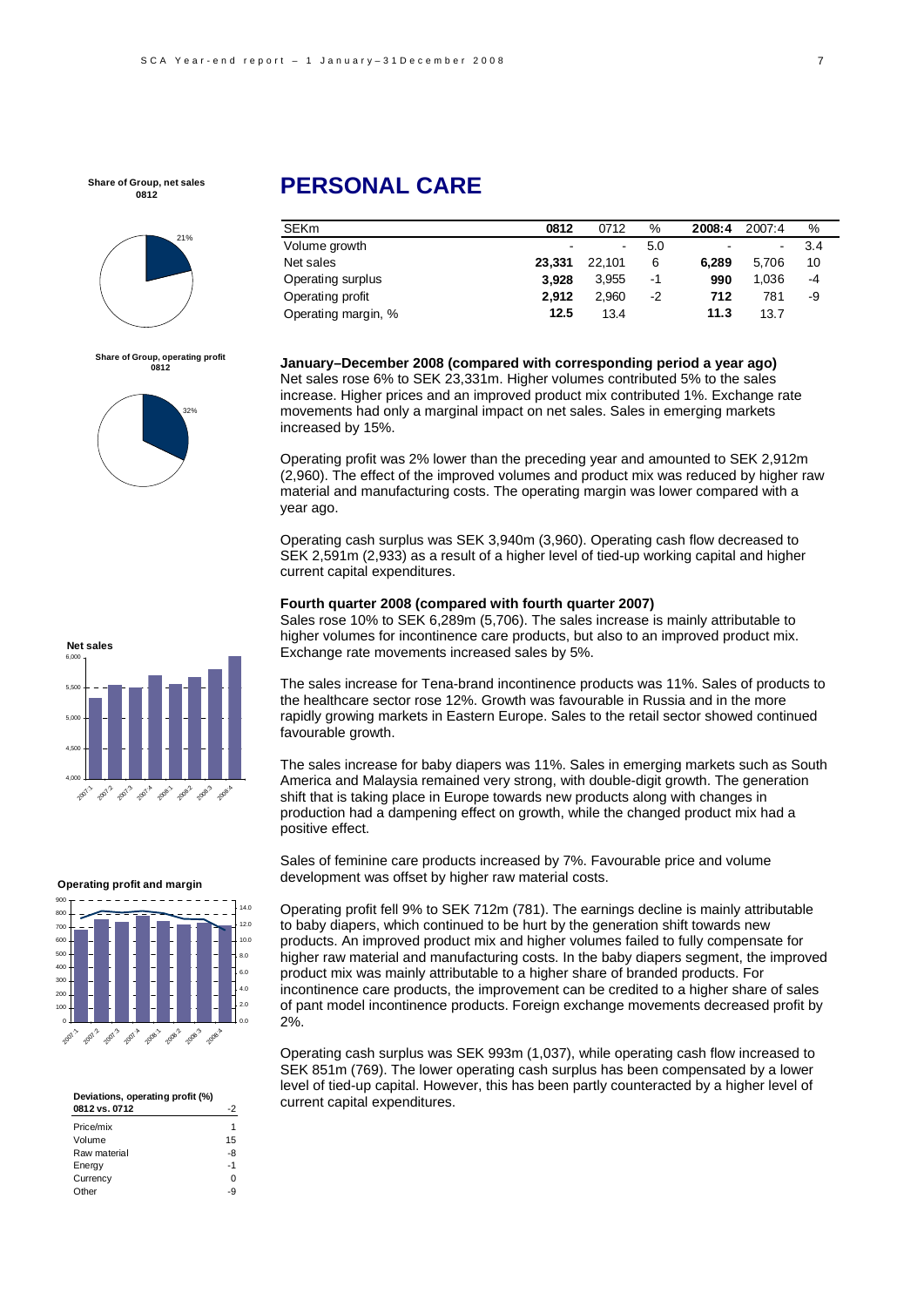

#### **Share of Group, operating profit 0812**







| Deviations, operating profit (%) |       |
|----------------------------------|-------|
| 0812 vs. 0712                    | 38    |
| Price/mix                        | 113   |
| Volume                           | 1     |
| Raw material                     | -41   |
| Energy                           | $-34$ |
| Currency                         |       |
| Other                            | -1    |

# **TISSUE**

| <b>SEKm</b>         | 0812                     | 0712   | %   | 2008:4         | 2007:4 | ℅      |
|---------------------|--------------------------|--------|-----|----------------|--------|--------|
| Volume growth       | $\overline{\phantom{0}}$ | $\sim$ | 8.6 | $\blacksquare$ |        | $-1.6$ |
| Net sales           | 38,380                   | 33.332 | 15  | 10.256         | 9.343  | 10     |
| Operating surplus   | 4.555                    | 3.949  | 15  | 1.218          | 1.092  | 12     |
| Operating profit    | 2.375                    | 1.724  | 38  | 619            | 508    | 22     |
| Operating margin, % | 6.2                      | 5.2    |     | 6.0            | 5.4    |        |

**January–December 2008 (compared with corresponding period a year ago)**  Net sales rose 15% to SEK 38,380m (33,332). Sales increased by 10% as a result of acquisitions. Higher prices boosted sales by 6%, while exchange rate movements had an adverse impact on net sales by 1%. Sales in emerging markets increased by 18%.

Operating profit improved by 38%, or SEK 651m, to SEK 2,375m (1,724). Acquisitions and higher prices accounted for approximately SEK 2,400m of this improvement, while higher raw material and energy costs lowered earnings by SEK 1,300m.

Operating cash surplus amounted to SEK 4,446m (3,926), and operating cash flow was SEK 2,434m (2,485). An improved operating cash surplus was offset by a higher level of tied-up working capital and slightly higher net current capital expenditures.

#### **Fourth quarter 2008 (compared with fourth quarter 2007)**

Sales rose 10% to SEK 10,256m (9,343). Higher prices accounted for 5% of the sales improvement. Slightly lower volumes reduced sales by 2%. Exchange rate movements had a favourable impact on sales by 7%.

Sales of consumer tissue rose 10% as a result of higher prices and volumes. Volume growth was high in Eastern Europe and Latin America.

Sales of AFH tissue rose 9%. Adjusted for exchange rate movements, sales decreased by 2%. Higher prices in all regions were offset by negative volume development.

Operating profit rose 22%, or SEK 111m, to SEK 619m (508), mainly as a result of higher prices and synergies achieved through acquisitions. Higher costs for raw materials, energy and transports had a lowering effect on operating profit. Exchange rate movements had a favourable impact on operating profit, by 11%.

Operating cash surplus was SEK 1,252m (1,092), and operating cash flow was SEK 778m (772). The higher operating cash surplus and lower level of net capital expenditures was counteracted by a higher level of tied-up capital.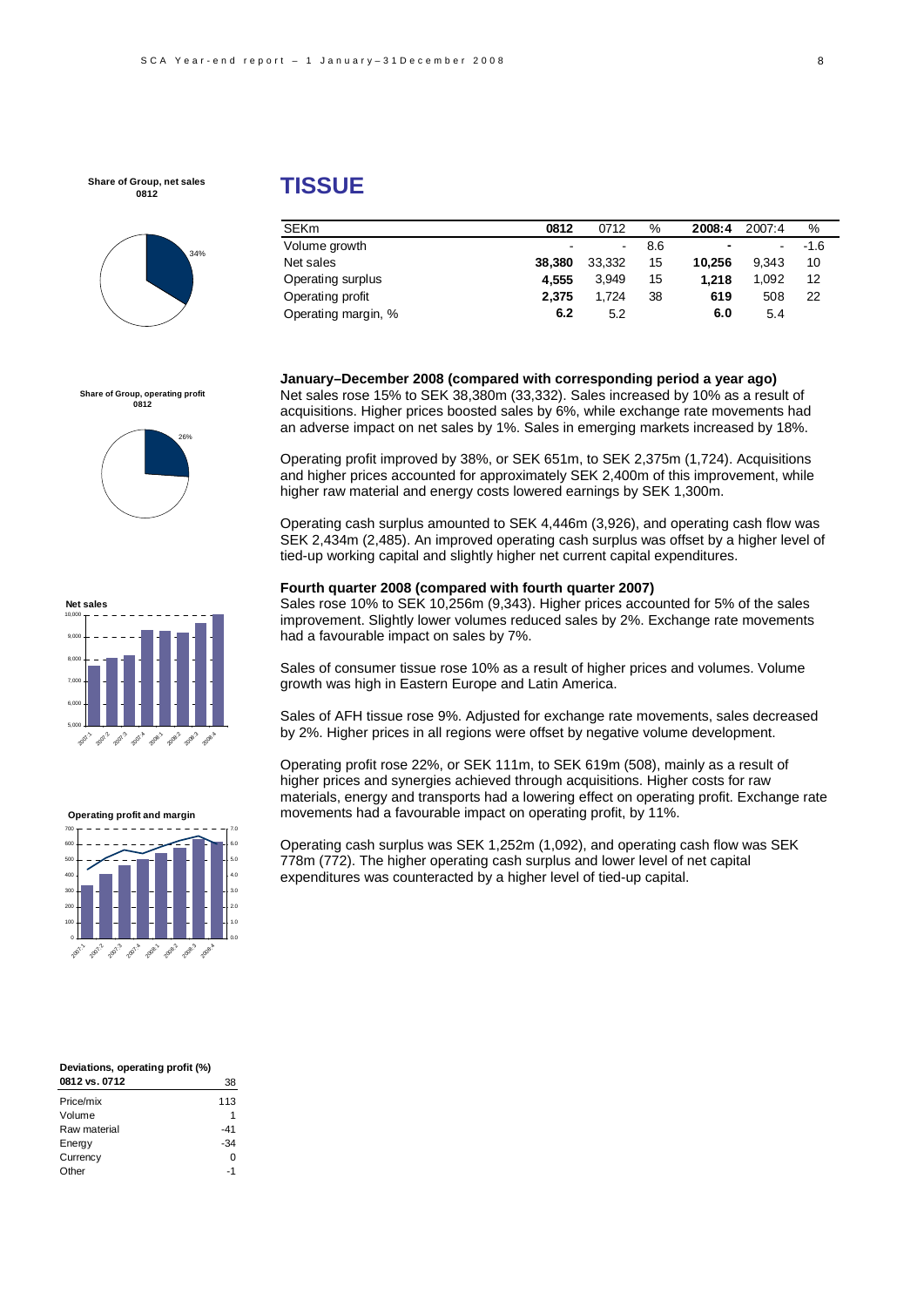

**Share of Group, operating profit 0812**





#### **Operating profit and margin**



# **PACKAGING**

| <b>SEKm</b>                                | 0812   | 0712   | %     | 2008:4 | 2007:4 | %      |
|--------------------------------------------|--------|--------|-------|--------|--------|--------|
| <b>Deliveries</b>                          |        |        |       |        |        |        |
| - Liner products, ktonnes                  | 2.305  | 2.342  | -2    | 528    | 567    | -7     |
| - Corrugated board, million m <sup>2</sup> | 4.116  | 4,433  | $-7*$ | 855    | 1.105  | $-23*$ |
| Net sales                                  | 33.441 | 33,728 | $-1$  | 7.746  | 8.494  | -9     |
| Operating surplus                          | 3.132  | 4.212  | $-26$ | 535    | 1.102  | -51    |
| Operating profit                           | 1.493  | 2,651  | $-44$ | 109    | 692    | -84    |
| Operating margin, %                        | 4.5    | 7.9    |       | 1.4    | 8.1    |        |

\*) Adjusted for the change in volume resulting from the divestment of operations in the UK and Ireland, the change was -4% and -11%, respectively.

**January–December 2008 (compared with corresponding period a year ago)** 

Net sales were down slightly and amounted to SEK 33,441m (33,728). Adjusted for the divestment of operations in North America in 2007 and in the UK and Ireland in 2008, net sales increased by 3%. The increase is mainly attributable to price increases, which for corrugated board amounted to approximately 3%. Lower volumes reduced net sales by 1%. Exchange rate movements had a 2% positive effect on net sales.

Operating profit amounted to SEK 1,493m (2,651), a decrease of SEK 1,158m. Higher prices for corrugated board failed to compensate for higher raw material, energy and transport costs. During the year, SCA cut production of liner by 149,000 tonnes, which had a negative impact on earnings. Foreign exchange movements had a 1% positive effect on operating profit.

Operating cash surplus amounted to SEK 3,062m (4,041), and operating cash flow was SEK 1,267m (1,055). A lower operating cash surplus and higher current capital expenditures were compensated above all by a lower level of tied-up working capital and also by lower payments for efficiency-improvement programmes.

### **Fourth quarter 2008 (compared with fourth quarter 2007)**

Sales fell 9% to SEK 7,746m (8,494). Lower volumes and the divestment of the operations in the UK and Ireland decreased sales by 7% and 7%, respectively. Lower prices resulted in a 1% decrease in sales. Foreign exchange movements had a positive effect on net sales, by 6%.

Operating profit decreased by SEK 583m to SEK 109m (692). Operating profit was hurt by lower volumes. Slightly higher prices for corrugated board failed to compensate for higher raw material, energy and transport costs. In addition, during the fourth quarter SCA cut liner production by 92,000 tonnes, which had a negative impact on earnings. As an additional measure to lower the surplus inventory in the liner market, during the fourth quarter SCA increased its external sales of liner. Foreign exchange movements had a favourable impact on operating profit, by 2%.

Operating cash surplus was SEK 528m (1,046). The lower operating cash surplus was counteracted by a lower level of tied-up capital and slightly lower current capital expenditures. Operating cash flow was SEK 334m (566).

| Deviations, operating profit (%) |       |
|----------------------------------|-------|
| 0812 vs. 0712                    |       |
| Price/mix                        | 30    |
| Volume                           | -8    |
| Raw material                     | $-35$ |
| Energy                           | $-14$ |
| Currency                         | 1     |
| Other                            | -18   |

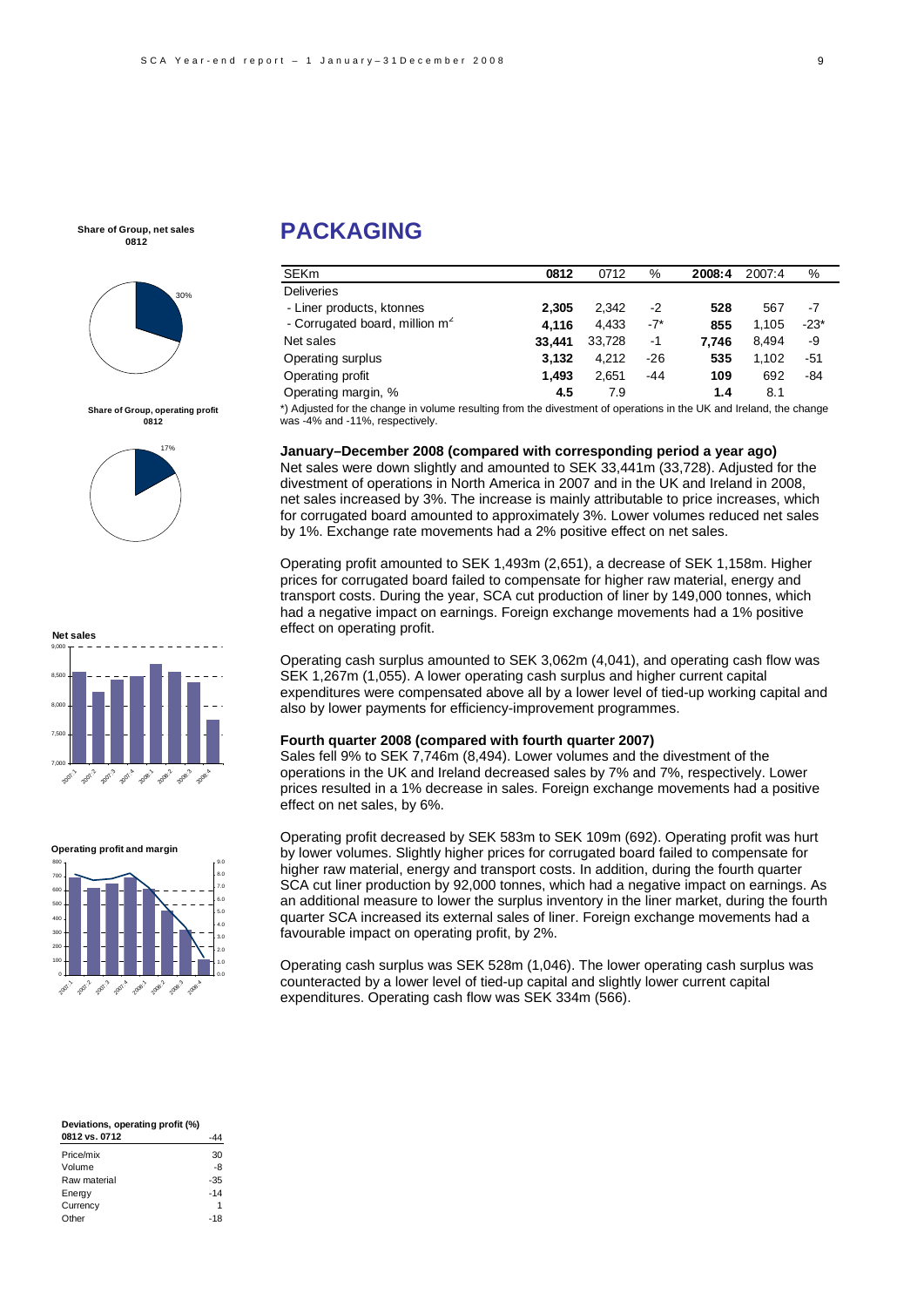

**Share of Group, operating profit 0812**





#### **Operating profit and margin**



#### **Deviations, operating profit (%) 0812 vs. 0712** -233

| <b>VOIZ VS. VIIZ</b> | -23   |
|----------------------|-------|
| Price/mix            | $-14$ |
| Volume               | 1     |
| Raw material         | $-15$ |
| Energy               | -8    |
| Currency             | 1     |
| Other                | 12    |

# **FOREST PRODUCTS**

| <b>SEKm</b>                            | 0812   | 0712    | %      | 2008:4 | 2007:4 | %     |
|----------------------------------------|--------|---------|--------|--------|--------|-------|
| <b>Deliveries</b>                      |        |         |        |        |        |       |
| - Publication papers, ktonnes          | 1.572  | 1.534   | 2      | 415    | 400    | 4     |
| - Solid-wood products, km <sup>3</sup> | 1.636  | 1,653   | $-1$   | 426    | 406    | 5     |
| Net sales                              | 16.710 | 18,744* | $-5^*$ | 4.225  | 4,803* | -6*   |
| Operating surplus                      | 3.494  | 4.194   | $-17$  | 853    | 1.021  | $-16$ |
| Operating profit                       | 2.207  | 2,870   | $-23$  | 518    | 691    | $-25$ |
| Operating margin, %                    | 13.2   | 15.3    |        | 12.3   | 14.4   |       |
|                                        |        |         |        |        |        |       |

\*) Net sales in 2007 include SEK 1,202m and SEK 291m, respectively, for SCA's transport operations. Starting in 2008, these sales are reported as other income, which is why the percentage difference above is stated exclusive of these sales.

### **January–December 2008 (compared with corresponding period a year ago)**

Adjusted for the fact that SCA's transport operations are reported as other income starting in 2008, net sales fell 5% to SEK 16,710m (18,744, adjusted 17,542). Sales of publication papers rose 3% as a result of higher prices and volumes. Sales of solidwood products reduced sales by 19% as result of lower prices and volumes.

Operating profit decreased by SEK 663m to SEK 2,207m (2,870). Despite higher prices, profit for the publication papers business fell due to higher costs for raw materials and energy. Operating profit for solid-wood products decreased due to lower prices and higher timber prices. Operating profit for the pulp operations was lower than in the preceding year, which was offset by an improved profit for the forest operations.

Operating cash surplus amounted to SEK 2,880m (3,798), and operating cash flow was SEK 1,697m (2,249). A lower operating cash surplus was offset by a lower level of tiedup working capital and lower net current capital expenditures.

#### **Fourth quarter 2008 (compared with fourth quarter 2007)**

Adjusted for the handling of the transport operations, sales fell 6% to SEK 4,225m (4,803, adjusted 4,512).

Sales of publication papers increased compared with the fourth quarter a year ago. Improved prices and higher volumes contributed to the increase. Exchange rate movements had a positive effect on sales.

Sales for the sawmill operations decreased as a result of lower prices. Sales for the pulp operations were level with the same period a year ago, mainly due to positive exchange rate movements, which compensated for lower prices.

Operating profit fell 25% to SEK 518m (691). The earnings decline is mainly attributable to the sawmill operations, which hurt earnings by approximately SEK 190m. The decline is mainly attributable to lower prices and production limitations aimed at balancing the inventory situation. Operating profit for the pulp operations fell as a result of lower prices and higher raw material costs, while foreign exchange movements had a positive effect. The improved earnings for publication papers can be credited to higher prices, larger volumes and positive exchange rate effects, which together compensated for higher energy and raw material costs. Operating profit for forest operations fell as a result of lower prices and higher felling costs. During the fourth quarter, an annual appraisal of standing trees was conducted in accordance with IAS 41. The appraisal did not result in any adjustment of the planned change in fair value of forest assets, which is reported on a current basis. During the fourth quarter, as in preceding quarters, the change in value offset higher costs for purchases of forests as well as felling as a result of lower than planned harvesting of own forests.

Operating cash surplus was SEK 886m (907). A lower level of tied-up capital compensated for the lower level of operating cash surplus, and operating cash flow was SEK 700m (395).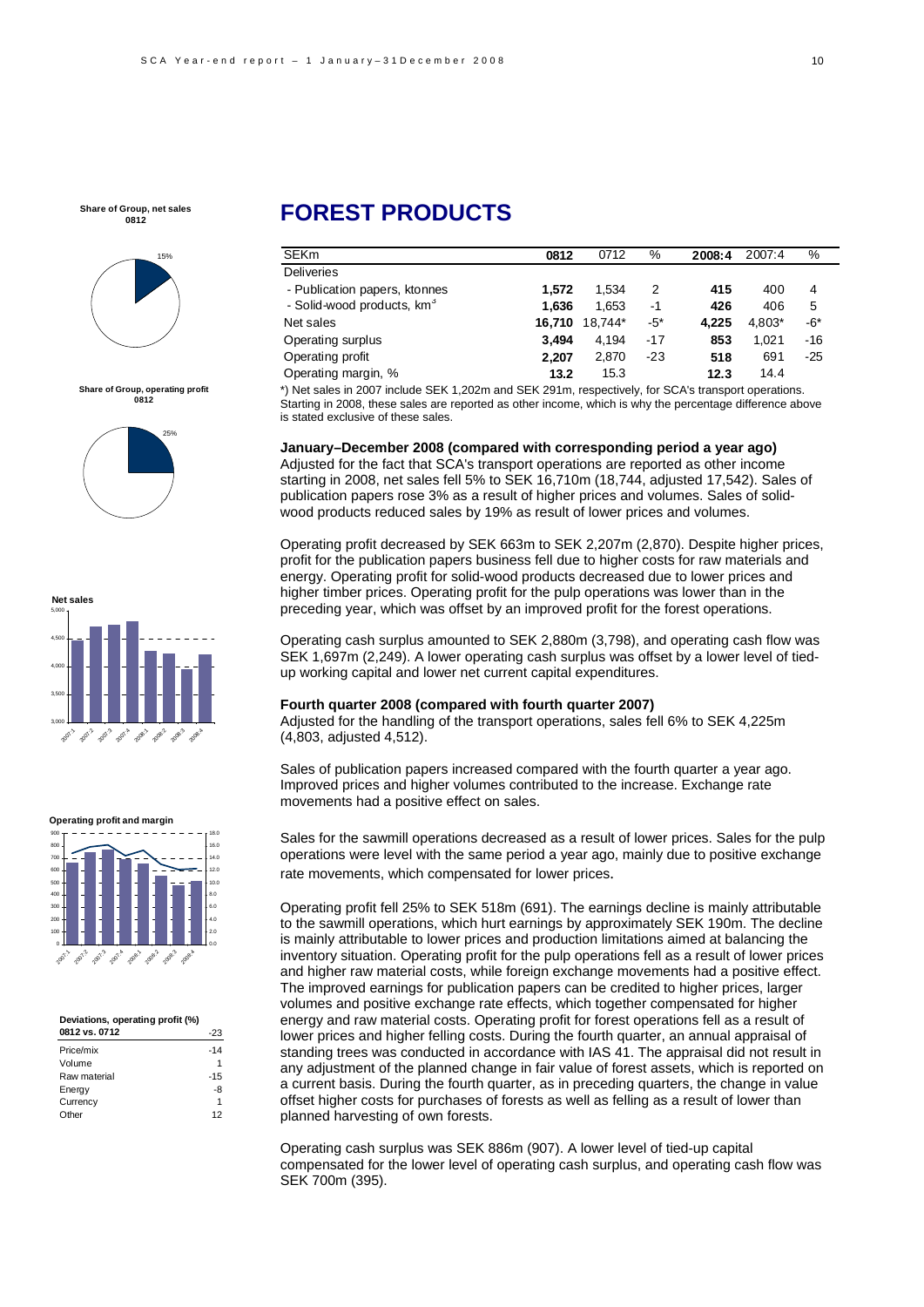# **SHARE DISTRIBUTION**

| 31 December 2008            | Class A     | Class B     | Total       |
|-----------------------------|-------------|-------------|-------------|
| Registered number of shares | 110.940.207 | 594.169.887 | 705.110.094 |
| - of which treasury shares  |             | 2,767,605   | 2.767.605   |

At the end of the period, the proportion of Class A shares was 15.7%. As a result of the exercise of employee options, the number of treasury shares decreased during the year to 2,767,605 (3,154,812).

Calculated according to IFRS recommendations, the effects of outstanding employee option programmes correspond to a maximum dilution of 0.01%, which has been taken into account when calculating earnings per share for the period.

After the end of the quarter, at the request of shareholders, 300 Class A shares were converted to Class B shares. The total number of votes in the company thereafter amounts to 1,703,569,257.

## **RISKS AND UNCERTAINTIES**

SCA's financial risk management is presented on pages 72–77 of the 2007 Annual Report. The Group's operations and inherent risks are described on pages 55–57 of the Annual Report. No significant changes have occurred that have changed the risks as reported in the Annual Report.

The recent, dramatic developments in the financial markets have caused a higher level of general uncertainty, which also entails risks and uncertainties for the operations.

#### **Strategic risks**

Risks in conjunction with company acquisitions are analysed in the due diligence processes that SCA carries out prior to all acquisitions. Acquisitions that might affect the assessment of SCA's financial and operational risks are described under the heading "Acquisitions and Divestments" in this report.

### **Operational risks**

Management of operational risks is primarily carried out by SCA's business managers. SCA's internal audit function is tasked with following up compliance with internal control processes.

### **RELATED PARTY TRANSACTIONS**

No transactions have been carried out between SCA and related parties that had a material impact on the company's financial position and results of operations.

### **ACCOUNTING PRINCIPLES**

This year-end report is prepared in accordance with IAS 34 and recommendation RFR 1.1 of the Swedish Financial Reporting Board, and with regard to the Parent Company, according to RFR 2.1. The accounting principles applied correspond to those described in the 2007 Annual Report.

## **FUTURE REPORTS**

Interim reports will be released in 2009 on 28 April, 23 July and 27 October.

The company's Annual Report will be available upon request from the company and on the company's website, www.sca.com, by 19 March 2009 at the latest.

### **NOMINATION COMMITTEE**

SCA's Nomination Committee, which is tasked with – among other things – submitting recommendations to the 2009 Annual General Meeting regarding the composition of SCA's board, consists of the following members: Carl-Olof By, AB Industrivärden, Committee Chair; Håkan Sandberg, Handelsbanken's Pension Foundation, and others; Anders Oscarsson, SEB Fonder; Hans Sterte, Skandia Liv; Helen Olausson, AB Skrindan and others; and Sverker Martin-Löf, Chairman of the Board of SCA.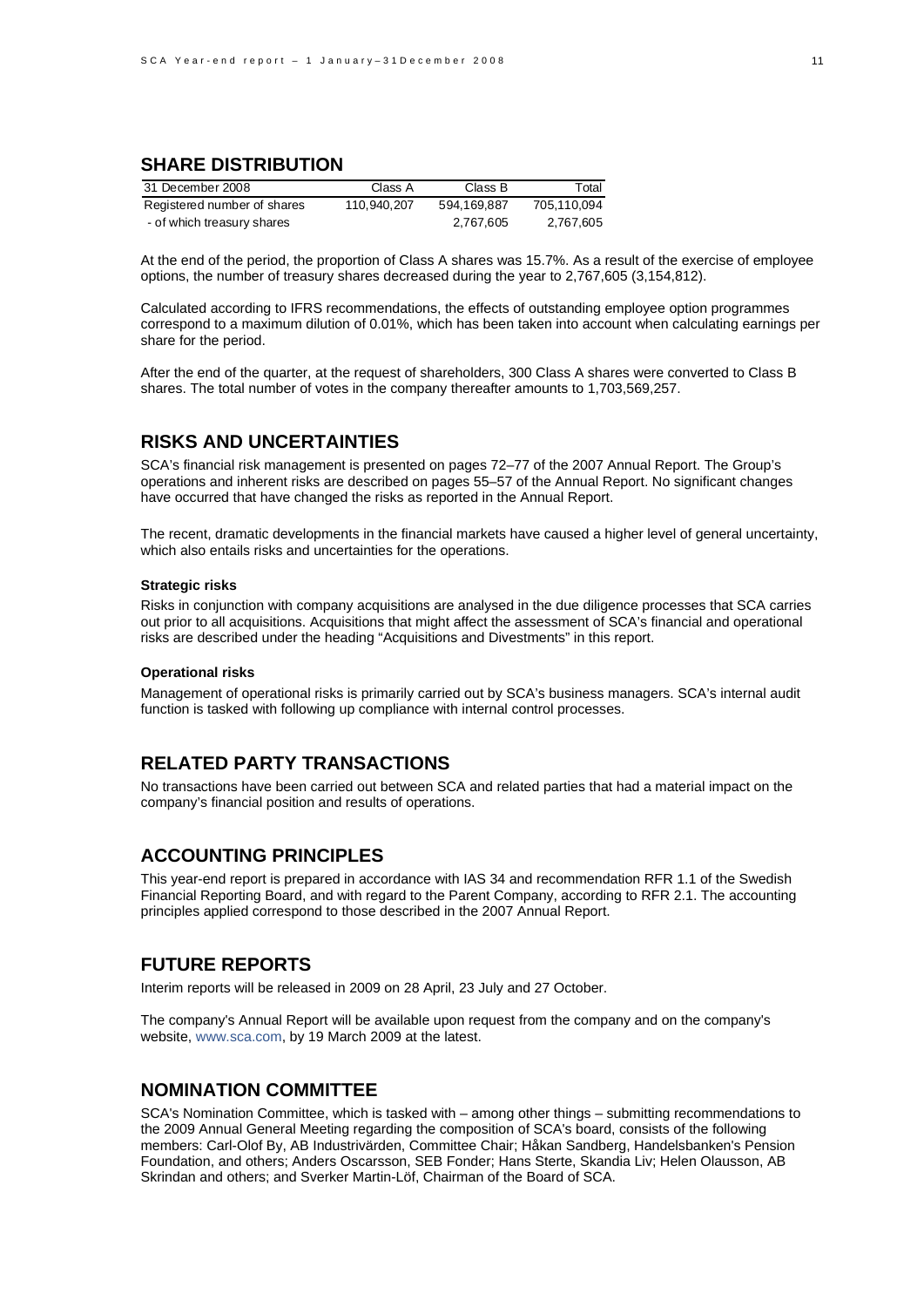# **ANNUAL GENERAL MEETING**

SCA's Annual General Meeting will be held on Thursday, 2 April 2009, in Stockholm.

### **Dividend**

The Board of Directors proposes a dividend of SEK 3.50 per share (4.40), or SEK 2 458m (3,089). Dividend growth during the last ten-year period was thus 6%. The record date for the right to the dividend has been proposed as 7 April 2009.

Stockholm, 29 January 2009 SVENSKA CELLULOSA AKTIEBOLAGET SCA (publ)

Jan Johansson President and CEO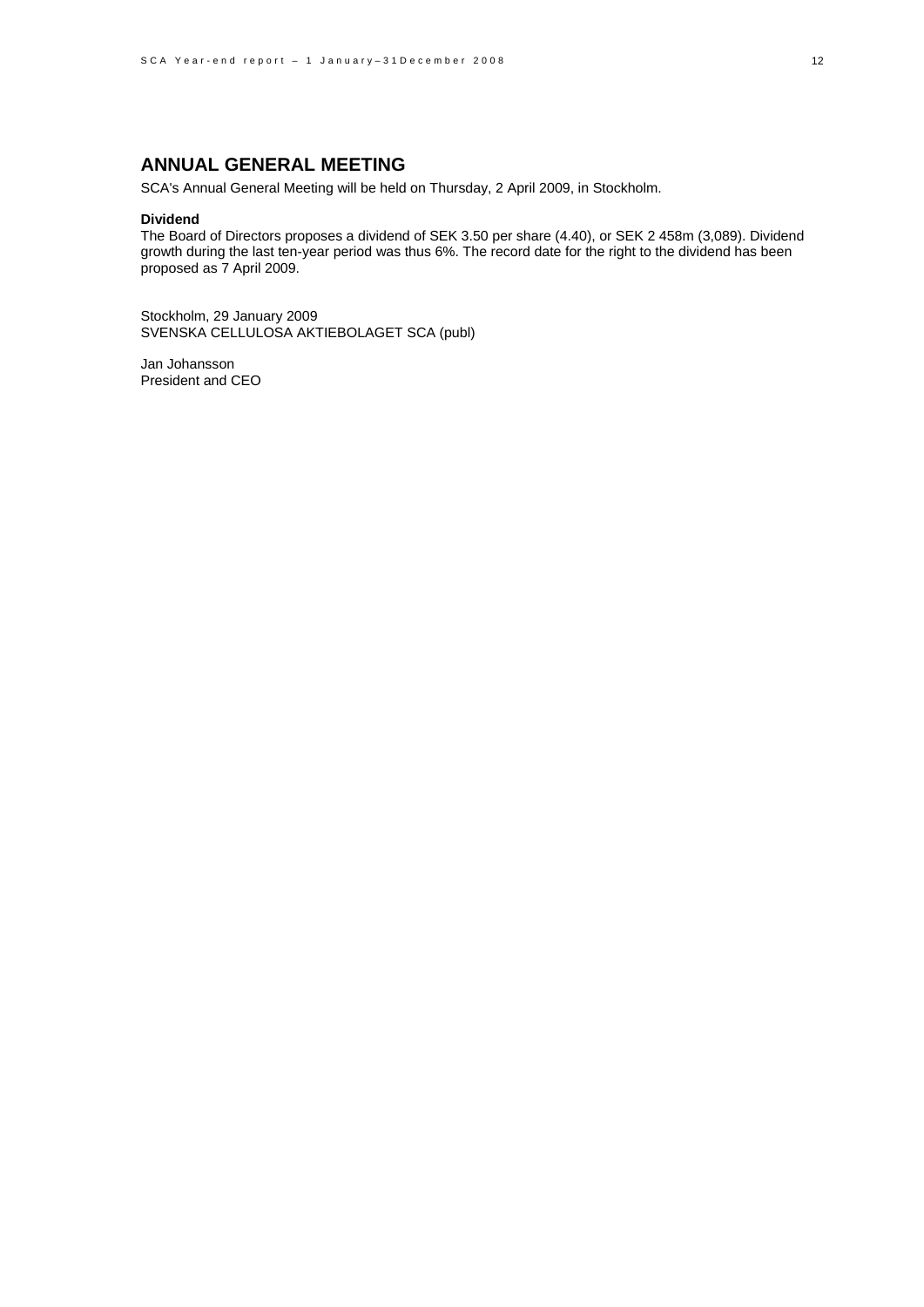# **OPERATING CASH FLOW ANALYSIS**

| <b>SEKm</b>                                  | 0812      | 0712      |
|----------------------------------------------|-----------|-----------|
| Operating cash surplus                       | 13,869    | 15,286    |
| Change in working capital                    | $-19$     | $-1,299$  |
| Current capital expenditures, net            | $-5,353$  | $-5,165$  |
| Restructuring costs, etc.                    | $-684$    | -695      |
| Operating cash flow                          | 7,813     | 8,127     |
|                                              |           |           |
| <b>Financial items</b>                       | $-2,317$  | $-1,910$  |
| Income taxes paid                            | $-1,702$  | $-1,719$  |
| Other                                        | 16        | 10        |
| Cash flow from current operations            | 3,810     | 4,508     |
|                                              |           |           |
| Acquisitions                                 | $-1,764$  | $-4,545$  |
| Strategic capital expenditures, fixed assets | $-3,109$  | $-1,342$  |
| <b>Divestments</b>                           | 1,140     | 2,852     |
| Cash flow before dividend                    | 77        | 1,473     |
| Dividend                                     | $-3,128$  | $-2,939$  |
| Cash flow after dividend                     | $-3,051$  | $-1,466$  |
| Sale of treasury shares                      | 28        | 55        |
| Net cash flow                                | $-3,023$  | $-1,411$  |
| Net debt at the start of the period          | $-37,368$ | $-36,399$ |
| Net cash flow                                | $-3,023$  | $-1,411$  |
| Remeasurement to equity                      | $-3,523$  | 1,013     |
| Currency effects                             | $-3,088$  | $-571$    |
| Net debt at the end of the period            | $-47.002$ | $-37,368$ |
| Debt/equity ratio                            | 0.70      | 0.58      |
| Debt payment capacity, %                     | 26        | 35        |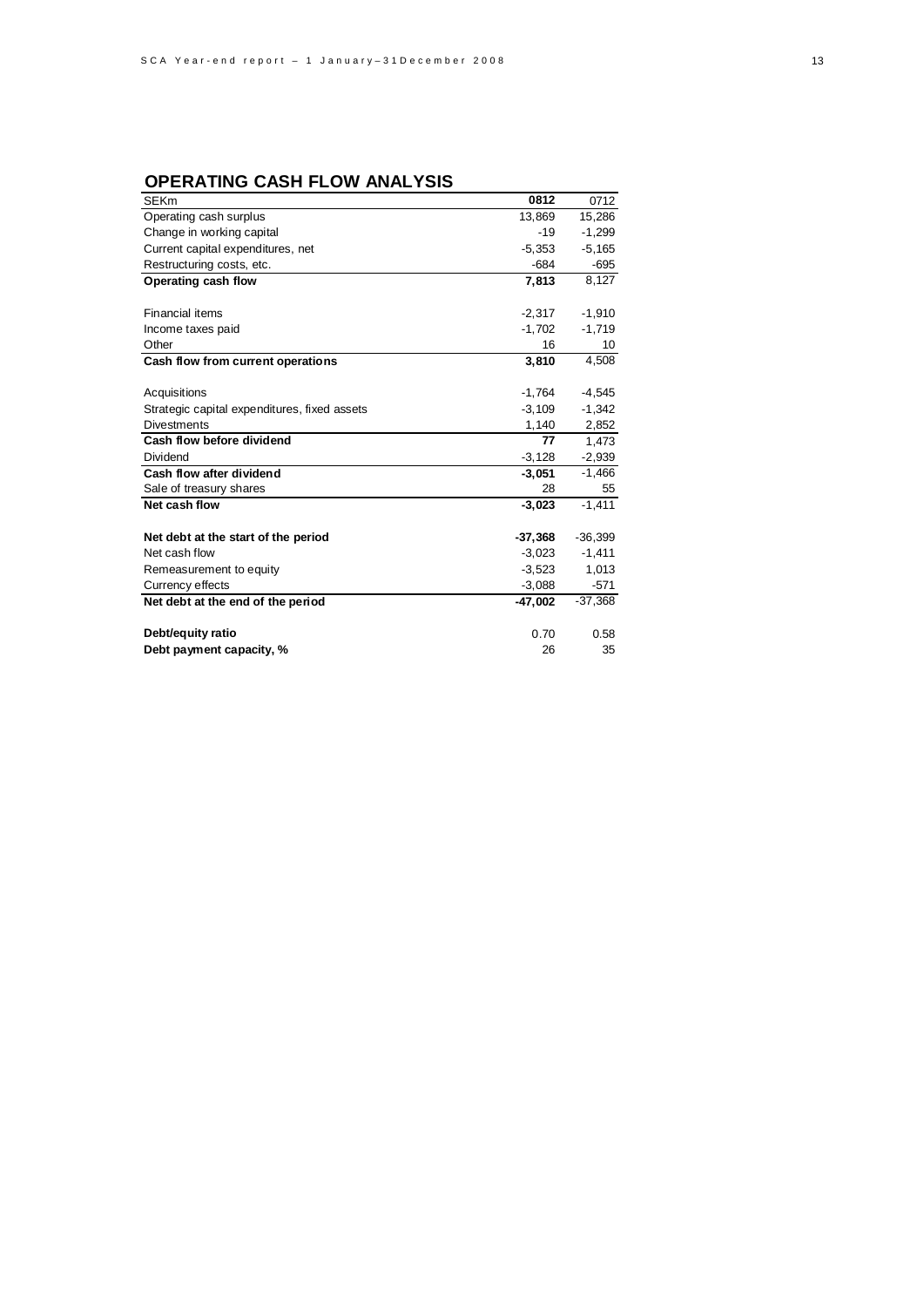# **CASH FLOW STATEMENT**

| <b>SEKm</b>                                                           | 0812      | 0712     |
|-----------------------------------------------------------------------|-----------|----------|
|                                                                       |           |          |
| <b>Operating activities</b>                                           |           |          |
| Profit before tax                                                     | 6,237     | 8,237    |
| Adjustment for non-cash items <sup>1</sup>                            | 4,812     | 4,470    |
|                                                                       | 11,049    | 12,707   |
| Paid tax                                                              | $-1,702$  | $-1,719$ |
| Cash flow from operating activities before changes in working capital | 9,347     | 10,988   |
| Cash flow from changes in working capital                             |           |          |
| Change in inventories                                                 | -363      | $-1,765$ |
| Change in operating receivables                                       | 798       | $-1,968$ |
| Change in operating liabilities                                       | -454      | 2,480    |
| Cash flow from operating activities                                   | 9,328     | 9,735    |
| <b>Investing activities</b>                                           |           |          |
| Acquisition of operations                                             | $-1,763$  | $-4,371$ |
| Sold operations                                                       | 1,129     | 2,785    |
| Acquisition tangible and intangible assets                            | $-8,635$  | $-6,991$ |
| Sale of tangible assets                                               | 210       | 502      |
| Payment of loans to external parties                                  | $-1,170$  | $-397$   |
| Cash flow from investing activities                                   | $-10,229$ | $-8,472$ |
| <b>Financing activities</b>                                           |           |          |
| Sale of treasury shares                                               | 28        | 55       |
| Borrowings                                                            | 6,615     | 3,015    |
| Amortization of debt                                                  |           |          |
| Dividends paid                                                        | $-3,128$  | $-2,939$ |
| Cash flow from financing activities                                   | 3,515     | 131      |
|                                                                       |           |          |
| Cash flow for the period                                              | 2,614     | 1,394    |
| Cash and cash equivalents at the beginning of the year                | 3,023     | 1,599    |
| Exchange differences in cash and cash equivalents                     | 102       | 30       |
| Cash and cash equivalents at the end of the period                    | 5,739     | 3,023    |
|                                                                       |           |          |
| Reconciliation with operating cash flow analysis                      |           |          |
|                                                                       |           |          |
| Cash flow for the period<br><b>Deducted items:</b>                    | 2,614     | 1,394    |
| Payment of loans to external parties                                  | 1,170     | 397      |
| <b>Borrowings</b>                                                     | $-6,615$  | $-3,015$ |
| <b>Added items:</b>                                                   |           |          |
| Net debt in acquired and divested operations                          | 10        | -107     |
| Accrued interest                                                      | $-166$    | -62      |
| Investments through finance leases                                    | $-36$     | -18      |
| Net cash flow according to operating cash flow analysis               | $-3,023$  | $-1,411$ |
|                                                                       |           |          |
| Depreciation and impairment, fixed assets                             | 6,211     | 9,720    |
| Fair value valuation of forest assets                                 | -720      | -5,645   |
| Payments related to efficiency programmes                             | -616      | -684     |
| Other                                                                 | $-63$     | $-251$   |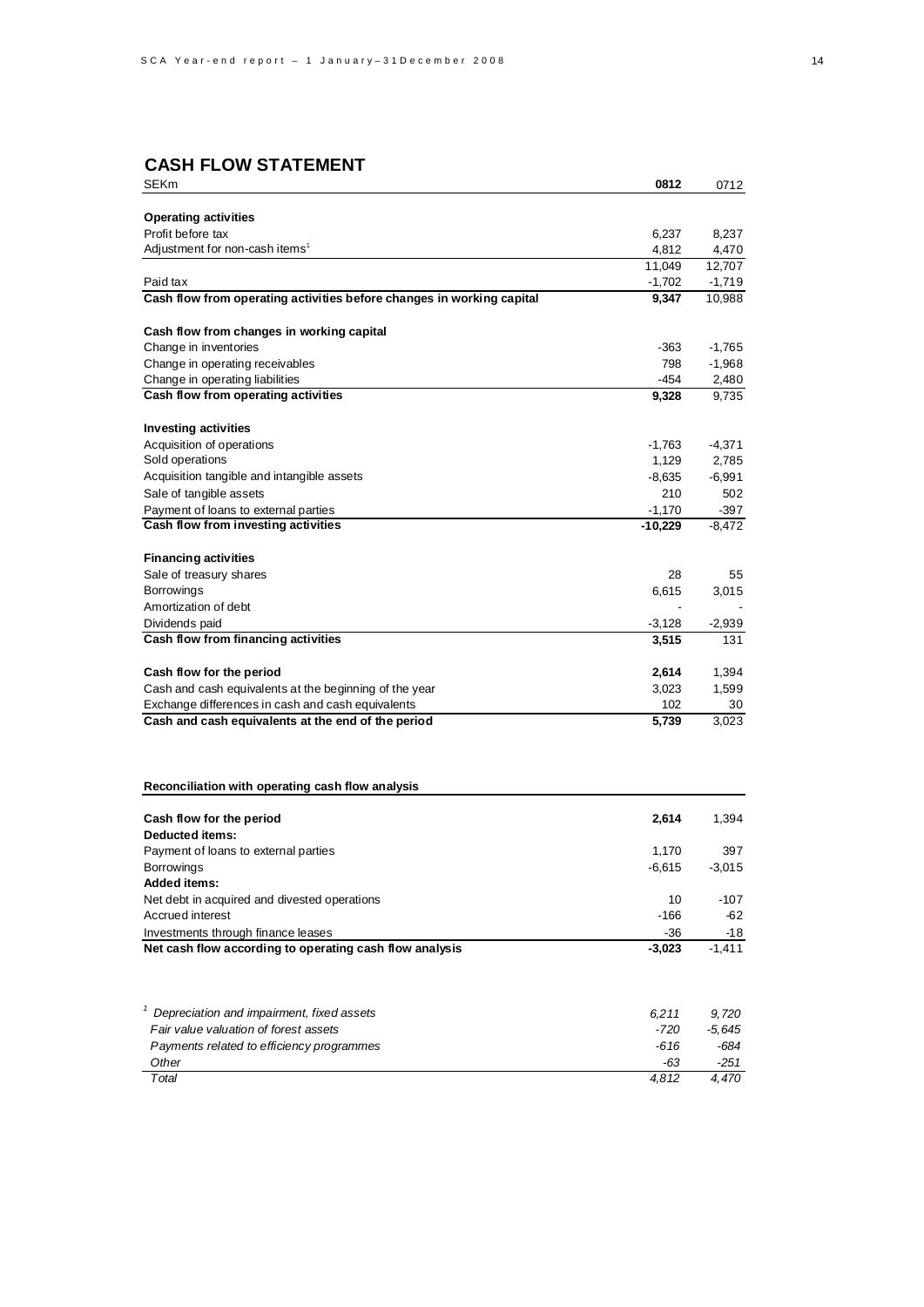# **CONSOLIDATED INCOME STATEMENT**

| SEKm                                                                                                                     | 2008:4    | 2007:4    | 2008:3    | 0812      | 0712      |
|--------------------------------------------------------------------------------------------------------------------------|-----------|-----------|-----------|-----------|-----------|
| <b>Net sales</b>                                                                                                         | 28,159    | 27,808    | 27,438    | 110,449   | 105,913   |
| Cost of goods sold <sup>2</sup>                                                                                          | $-23,124$ | $-22,453$ | $-22,312$ | $-89,684$ | $-84,812$ |
| <b>Gross contribution</b>                                                                                                | 5,035     | 5,355     | 5,126     | 20,765    | 21,101    |
| Sales, general and administration <sup>1, 2</sup>                                                                        | $-3,197$  | $-2,464$  | $-3,080$  | -12,211   | $-10,954$ |
| Operating profit <sup>1</sup>                                                                                            | 1,838     | 2,891     | 2,046     | 8,554     | 10,147    |
| <b>Financial items</b>                                                                                                   | $-688$    | $-549$    | $-608$    | $-2,317$  | $-1,910$  |
| Profit before tax <sup>1</sup>                                                                                           | 1,150     | 2,342     | 1,438     | 6,237     | 8,237     |
| Tax                                                                                                                      | 276       | $-204$    | $-185$    | $-639$    | $-1,076$  |
| Net profit for the period <sup>1</sup>                                                                                   | 1,426     | 2,138     | 1,253     | 5,598     | 7,161     |
| 1 The fourth quarter of 2007 includes items affecting comparability totalling SEK 300m before tax and SEK 252m after tax |           |           |           |           |           |
| Earnings attributable to:                                                                                                |           |           |           |           |           |
| Equity holders of the Parent Company                                                                                     | 1,419     | 2,130     | 1,248     | 5,578     | 7,138     |
| Minority interests                                                                                                       | 7         | 8         | 5         | 20        | 23        |
| Earnings per share, SEK - equity holders of the Parent Company                                                           |           |           |           |           |           |
| - before dilution effects                                                                                                | 2.02      | 3.03      | 1.78      | 7.94      | 10.17     |
| - after dilution effects                                                                                                 | 2.02      | 3.03      | 1.78      | 7.94      | 10.16     |
| <sup>2</sup> Where of depreciations                                                                                      | $-1,643$  | $-1,603$  | $-1,553$  | $-6,199$  | $-6,186$  |
|                                                                                                                          | 2008:4    | 2007:4    | 2008:3    | 0812      | 0712      |
| Gross margin                                                                                                             | 17.9      | 19.3      | 18.7      | 18.8      | 19.9      |
| Operating margin                                                                                                         | 6.5       | 10.4      | 7.5       | 7.7       | 9.6       |
| Financial net margin                                                                                                     | $-2.4$    | $-2.0$    | $-2.2$    | $-2.1$    | $-1.8$    |
| Profit margin                                                                                                            | 4.1       | 8.4       | 5.3       | 5.6       | 7.8       |
| Tax                                                                                                                      | 1.0       | $-0.7$    | $-0.7$    | $-0.6$    | $-1.0$    |
| Net margin                                                                                                               | 5.1       | 7.7       | 4.6       | 5.0       | 6.8       |
|                                                                                                                          |           |           |           |           |           |
| Calculation of earnings per share                                                                                        | 2008:4    | 2007:4    | 2008:3    | 0812      | 0712      |
| Earnings attributable to equity holdings of the                                                                          | 1,419     | 2,130     | 1,248     | 5,578     | 7,138     |
| Parent Company                                                                                                           |           |           |           |           |           |
| Average no. of shares before dilution, millions                                                                          | 702.2     | 701.8     | 702.1     | 702.2     | 701.8     |
| Warrants                                                                                                                 | 0.2       | 0.4       | 0.2       | 0.2       | 0.4       |
| Average no. of shares after dilution                                                                                     | 702.4     | 702.2     | 702.3     | 702.4     | 702.2     |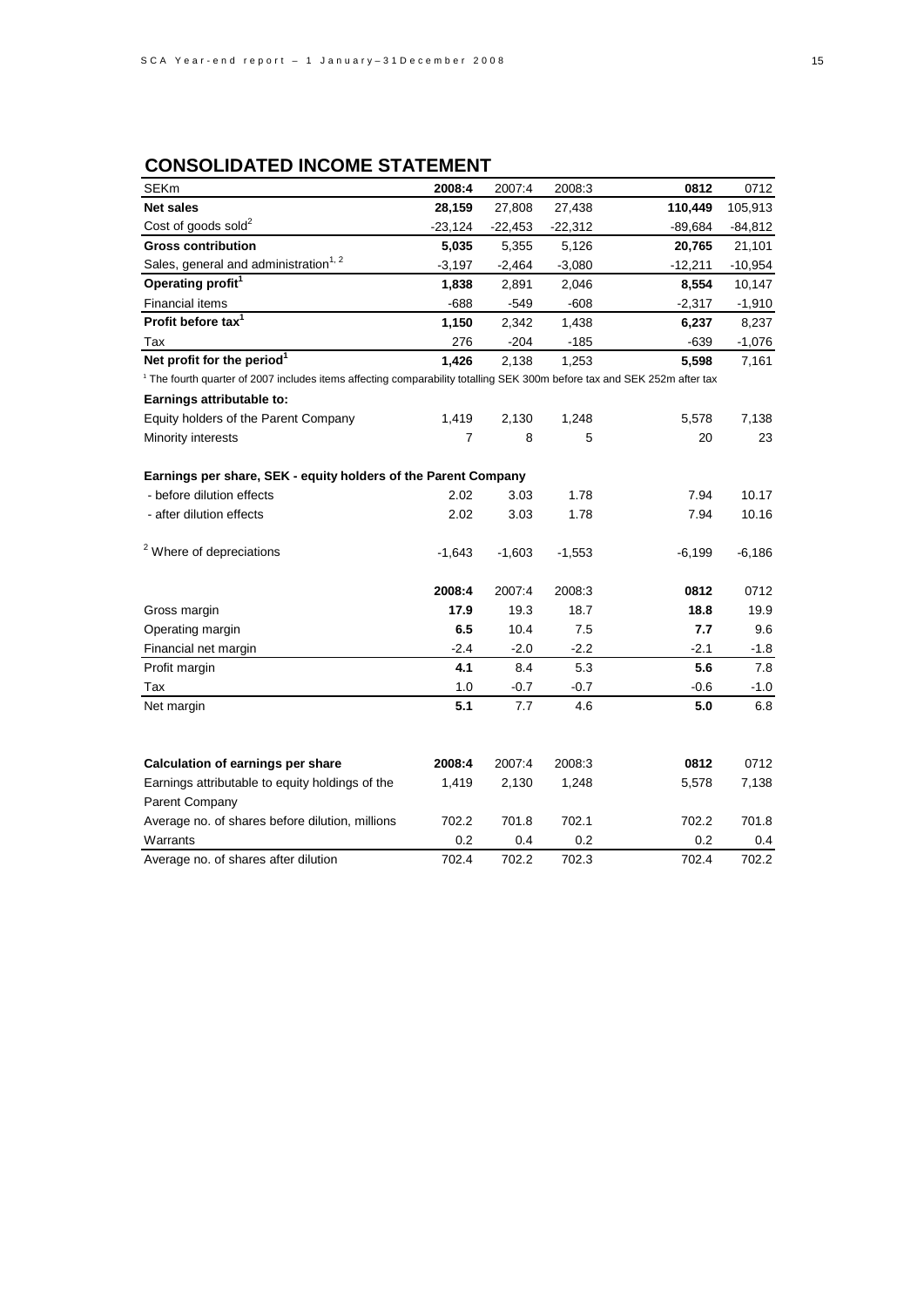# **CONSOLIDATED STATEMENT OF RECOGNIZED INCOME AND EXPENSE**

| <b>SEKm</b>                                                       | 0812     | 0712     |
|-------------------------------------------------------------------|----------|----------|
| Actuarial gains and losses related to pensions, incl. payroll tax | $-3,322$ | 1,230    |
| Available-for-sale financial assets:                              |          |          |
| - Gains from fair value measurement taken to equity               | $-599$   | $-255$   |
| - Transferred to income statement at sale                         | 0        | $-34$    |
| Cash flow hedges                                                  |          |          |
| - Gains from remeasurement of derivatives taken to equity         | $-312$   | 63       |
| - Transferred to profit or loss for the period                    | 58       | $-25$    |
| Transferred to cost of hedged investments                         | -5       | 2        |
| Translation difference in foreign operations                      | 2,885    | 23       |
| Gains from hedging of net investments in foreign operations       | 763      | 360      |
| Tax on items taken to/transferred from equity                     | 1,013    | $-308$   |
| Total transactions taken to equity                                | 481      | 1,056    |
| Net profit for the period recognized in the income statement      | 5,598    | 7,161    |
| Total income and expenses recognized for the period               | 6,079    | 8,217    |
| Attributable to:                                                  |          |          |
| - Equity holders of the Parent Company                            | 5,921    | 8,158    |
| - Minority interests                                              | 158      | 59       |
|                                                                   | 6,079    | 8,217    |
| Other changes in equity                                           |          |          |
| - sale of treasury shares                                         | 28       | 55       |
| - dividend                                                        | $-3,128$ | $-2,939$ |
| - change in Group structure                                       | -6       | $-17$    |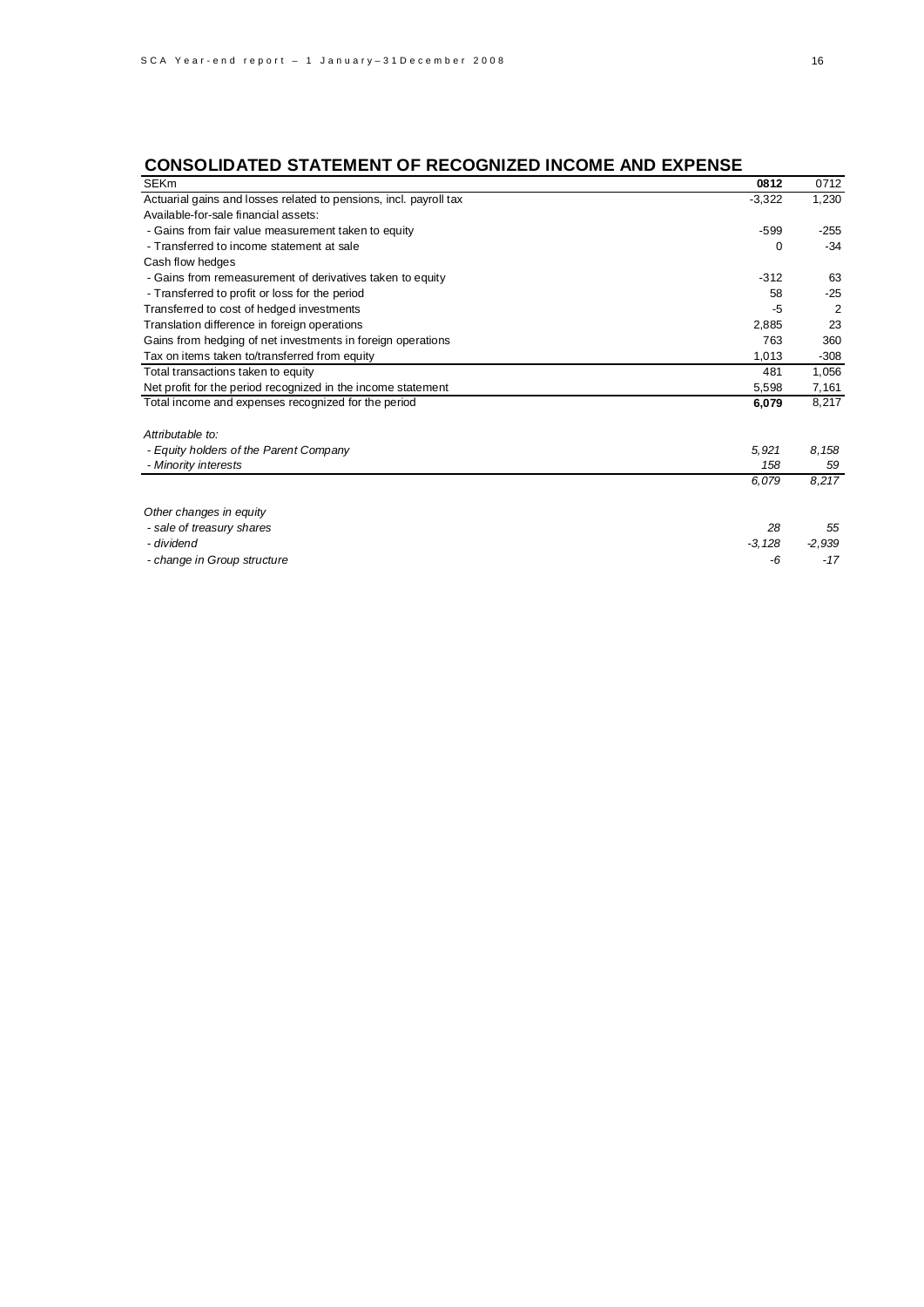# **CONSOLIDATED BALANCE SHEET**

|                                                                                               | 31 December 2008 | 31 December 2007 |
|-----------------------------------------------------------------------------------------------|------------------|------------------|
|                                                                                               | <b>SEKm</b>      | <b>SEKm</b>      |
| <b>Assets</b>                                                                                 |                  |                  |
| Goodwill                                                                                      | 19,374           | 18,161           |
| Other intangible assets                                                                       | 3,786            | 3,455            |
| Tangible assets                                                                               | 88,411           | 80,352           |
| Shares and participations                                                                     | 1,056            | 1,018            |
| Non-current financial assets <sup>1</sup>                                                     | 2,499            | 3,663            |
| Other non-current receivables                                                                 | 1,239            | 1,164            |
| <b>Total non-current assets</b>                                                               | 116,365          | 107,813          |
| Operating receivables and inventories                                                         | 36,121           | 33,793           |
| <b>Current financial assets</b>                                                               | 642              | 366              |
| Non-current assets held for sale                                                              | 102              | 55               |
| Cash and cash equivalents                                                                     | 5,738            | 3,023            |
| <b>Total current assets</b>                                                                   | 42,603           | 37,237           |
| <b>Total assets</b>                                                                           | 158,968          | 145,050          |
|                                                                                               |                  |                  |
| <b>Equity</b>                                                                                 |                  |                  |
| Equity holders of the Parent Company                                                          | 66,450           | 63,590           |
| Minority interests                                                                            | 802              | 689              |
| <b>Total equity</b>                                                                           | 67,252           | 64,279           |
| <b>Liabilities</b>                                                                            |                  |                  |
| Provisions for pensions                                                                       | 3,443            | 1,987            |
| Other provisions                                                                              | 9,849            | 12,212           |
| Non-current financial liabilities                                                             | 38,859           | 20,247           |
| Other non-current liabilities                                                                 | 857              | 133              |
| <b>Total non-current liabilities</b>                                                          | 53,008           | 34,579           |
| Current financial liabilities <sup>2</sup>                                                    | 13,170           | 21,943           |
| <b>Operating liabilities</b>                                                                  | 25,538           | 24,249           |
| <b>Total current liabilities</b>                                                              | 38,708           | 46,192           |
| <b>Total liabilities</b>                                                                      | 91,716           | 80,771           |
| <b>Total equity and liabilities</b>                                                           | 158,968          | 145,050          |
| Debt/equity ratio                                                                             | 0.70             | 0.58             |
| Visible equity/assets ratio                                                                   | 42%              | 44%              |
|                                                                                               |                  |                  |
| Return on capital employed                                                                    | 8%               | 11%              |
| Return on equity                                                                              | 9%               | 12%              |
| <sup>1</sup> Of which pension assets                                                          | 843              | 2,137            |
| $2$ Contracted committed credit lines amount to SEK 32,059m, of which unutilized SEK 20,684m. |                  |                  |
|                                                                                               |                  |                  |
| Capital employed                                                                              | 114,254          | 101,647          |
| - of which working capital                                                                    | 11,818           | 11,623           |
| Net debt                                                                                      | 47,002           | 37,368           |
| Shareholders' equity                                                                          | 67,252           | 64,279           |
| Provisions for restructuring costs are included in the balance sheet as follows:              |                  |                  |
| - Other provisions*                                                                           | 643              | 869              |
| - Operating liabilities                                                                       | 652              | 1,040            |
| *) whereof provisions for taxrisks                                                            | 246              | 250              |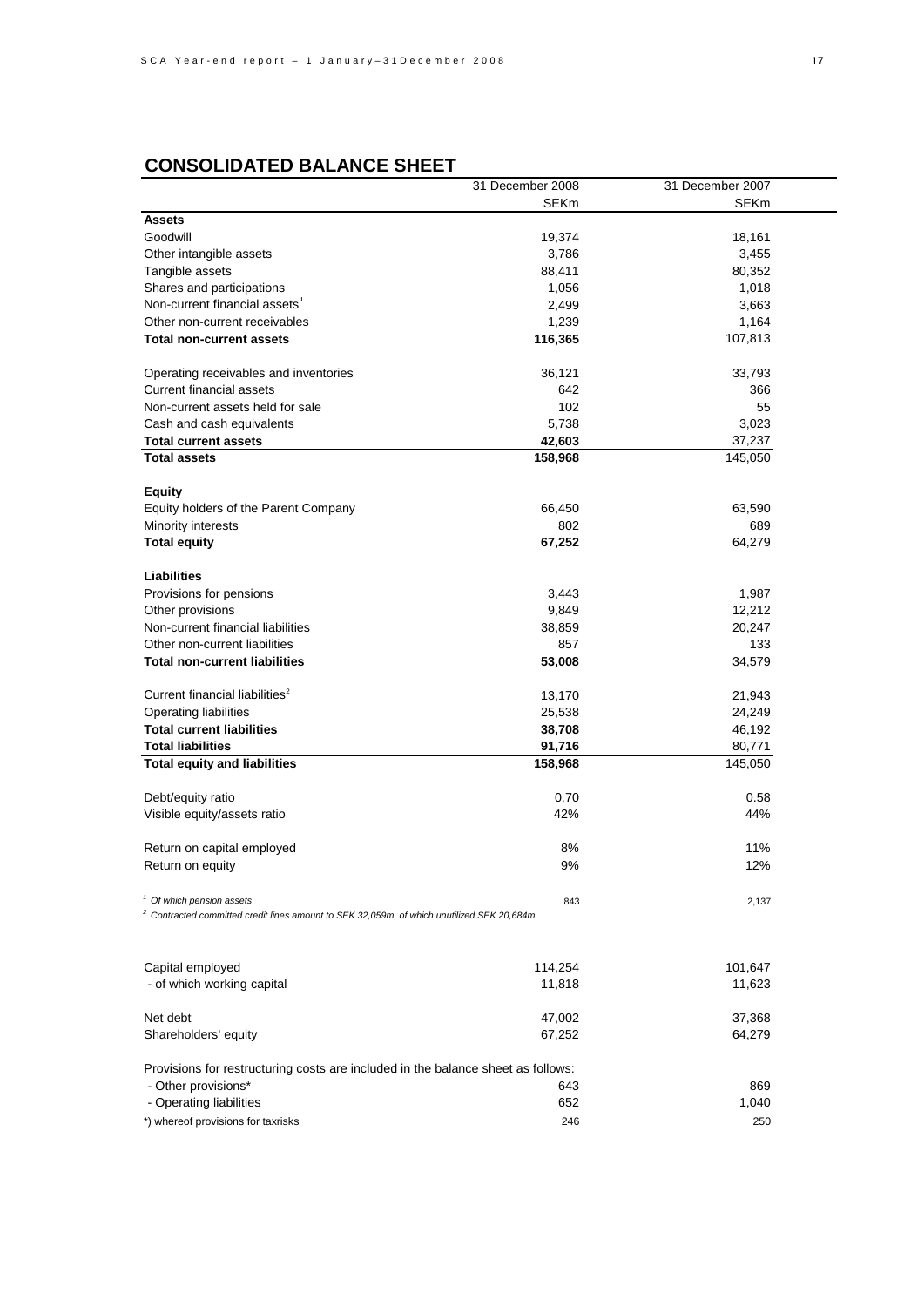### **NET SALES**

| <b>SEKm</b>                            | 2008:4 | 2008:3 | 2008:2 | 2008:1 | 2007:4 | 2007:3 | 2007:2 | 2007:1 |
|----------------------------------------|--------|--------|--------|--------|--------|--------|--------|--------|
| Personal Care                          | 6.289  | 5.807  | 5.671  | 5.564  | 5.706  | 5.510  | 5.554  | 5.331  |
| Tissue                                 | 10.256 | 9,642  | 9,203  | 9,279  | 9.343  | 8.204  | 8,060  | 7,725  |
| Packaging                              | 7.746  | 8.400  | 8.582  | 8.713  | 8.494  | 8.434  | 8.229  | 8.571  |
| <b>Forest Products</b>                 | 4.225  | 3.956  | 4.239  | 4.290  | 4.803  | 4.743  | 4.726  | 4,472  |
| - Publication papers                   | 2.373  | 2.245  | 2.198  | 2.199  | 2.259  | 2.225  | 2.149  | 2,082  |
| - Pulp, timber and solid-wood products | 1,852  | 1.711  | 2.041  | 2,091  | 2.544  | 2.518  | 2.577  | 2,390  |
| Other                                  | 379    | 369    | 351    | 369    | 318    | 320    | 341    | 357    |
| Intra-group deliveries                 | $-736$ | $-736$ | $-707$ | $-702$ | $-856$ | -849   | $-782$ | $-841$ |
| <b>Total net sales</b>                 | 28.159 | 27.438 | 27.339 | 27.513 | 27.808 | 26.362 | 26.128 | 25.615 |

### **OPERATING PROFIT**

| <b>SEKm</b>                            | 2008:4 | 2008:3 | 2008:2 | 2008:1 | 2007:4 | 2007:3 | 2007:2 | 2007:1 |
|----------------------------------------|--------|--------|--------|--------|--------|--------|--------|--------|
| Personal Care                          | 712    | 734    | 721    | 745    | 781    | 742    | 758    | 679    |
| Tissue                                 | 619    | 633    | 577    | 546    | 508    | 464    | 413    | 339    |
| Packaging                              | 109    | 319    | 457    | 608    | 692    | 648    | 622    | 689    |
| <b>Forest Products</b>                 | 518    | 481    | 553    | 655    | 691    | 766    | 750    | 663    |
| - Publication papers                   | 150    | 78     | 91     | 83     | 125    | 143    | 141    | 128    |
| - Pulp, timber and solid-wood products | 368    | 403    | 462    | 572    | 566    | 623    | 609    | 535    |
| Other <sup>1</sup>                     | $-120$ | $-121$ | $-109$ | -83    | 219    | $-94$  | $-95$  | -88    |
| Total operating profit <sup>1</sup>    | 1.838  | 2.046  | 2.199  | 2.471  | 2.891  | 2.526  | 2.448  | 2.282  |
| Financial items                        | -688   | $-608$ | $-496$ | $-525$ | $-549$ | $-507$ | $-435$ | $-419$ |
| Profit before tax <sup>1</sup>         | 1,150  | 1,438  | 1.703  | 1,946  | 2.342  | 2.019  | 2.013  | 1,863  |
| Tax                                    | 276    | $-185$ | $-321$ | $-409$ | $-204$ | 0      | $-443$ | $-429$ |
| Net profit for the period <sup>2</sup> | 1.426  | 1,253  | 1.382  | 1.537  | 2.138  | 2.019  | 1.570  | 1.434  |
|                                        |        |        |        |        |        |        |        |        |

<sup>1</sup> The fourth quarter of 2007 includes SEK 300m in items affecting comparability, specified per business area in the 2007 annual report.

 $2$  The fourth quarter of 2007 includes SEK 252m in items affecting comparability.

### **OPERATING MARGIN**

| %                                      | 2008:4 | 2008:3 | 2008:2 | 2008:1 | 2007:4 | 2007:3 | 2007:2 | 2007:1 |
|----------------------------------------|--------|--------|--------|--------|--------|--------|--------|--------|
| Personal Care                          | 11.3   | 12.6   | 12.7   | 13.4   | 13.7   | 13.5   | 13.6   | 12.7   |
| Tissue                                 | 6.0    | 6.6    | 6.3    | 5.9    | 5.4    | 5.7    | 5.1    | 4.4    |
| Packaging                              | 1.4    | 3.8    | 5.3    | 7.0    | 8.1    | 7.7    | 7.6    | 8.0    |
| <b>Forest Products</b>                 | 12.3   | 12.2   | 13.0   | 15.3   | 14.4   | 16.2   | 15.9   | 14.8   |
| - Publication papers                   | 6.3    | 3.5    | 4.1    | 3.8    | 5.5    | 6.4    | 6.6    | 6.1    |
| - Pulp, timber and solid-wood products | 19.9   | 23.6   | 22.6   | 27.4   | 22.2   | 24.7   | 23.6   | 22.4   |

# **CONSOLIDATED INCOME STATEMENT**

| <b>SEKm</b>                            | 2008:4    | 2008:3    | 2008:2    | 2008:1    | 2007:4    |
|----------------------------------------|-----------|-----------|-----------|-----------|-----------|
| <b>Net sales</b>                       | 28,159    | 27,438    | 27,339    | 27,513    | 27,808    |
| Cost of goods sold                     | $-23,124$ | $-22,312$ | $-22,120$ | $-22,128$ | $-22,453$ |
| <b>Gross contribution</b>              | 5,035     | 5,126     | 5,219     | 5,385     | 5,355     |
| Sales, general and administration      | $-3,197$  | $-3,080$  | $-3,020$  | $-2,914$  | $-2,464$  |
| Operating profit <sup>1</sup>          | 1,838     | 2,046     | 2.199     | 2,471     | 2,891     |
| <b>Financial items</b>                 | $-688$    | $-608$    | -496      | $-525$    | $-549$    |
| Profit before tax <sup>1</sup>         | 1,150     | 1,438     | 1,703     | 1,946     | 2,342     |
| Taxes                                  | 276       | $-185$    | $-321$    | $-409$    | $-204$    |
| Net profit for the period <sup>2</sup> | 1.426     | 1.253     | 1.382     | 1.537     | 2.138     |

<sup>1</sup> The fourth quarter of 2007 includes SEK 300m in items affecting comparability.

 $^2$  The fourth quarter of 2007 includes SEK 252m in items affecting comparability.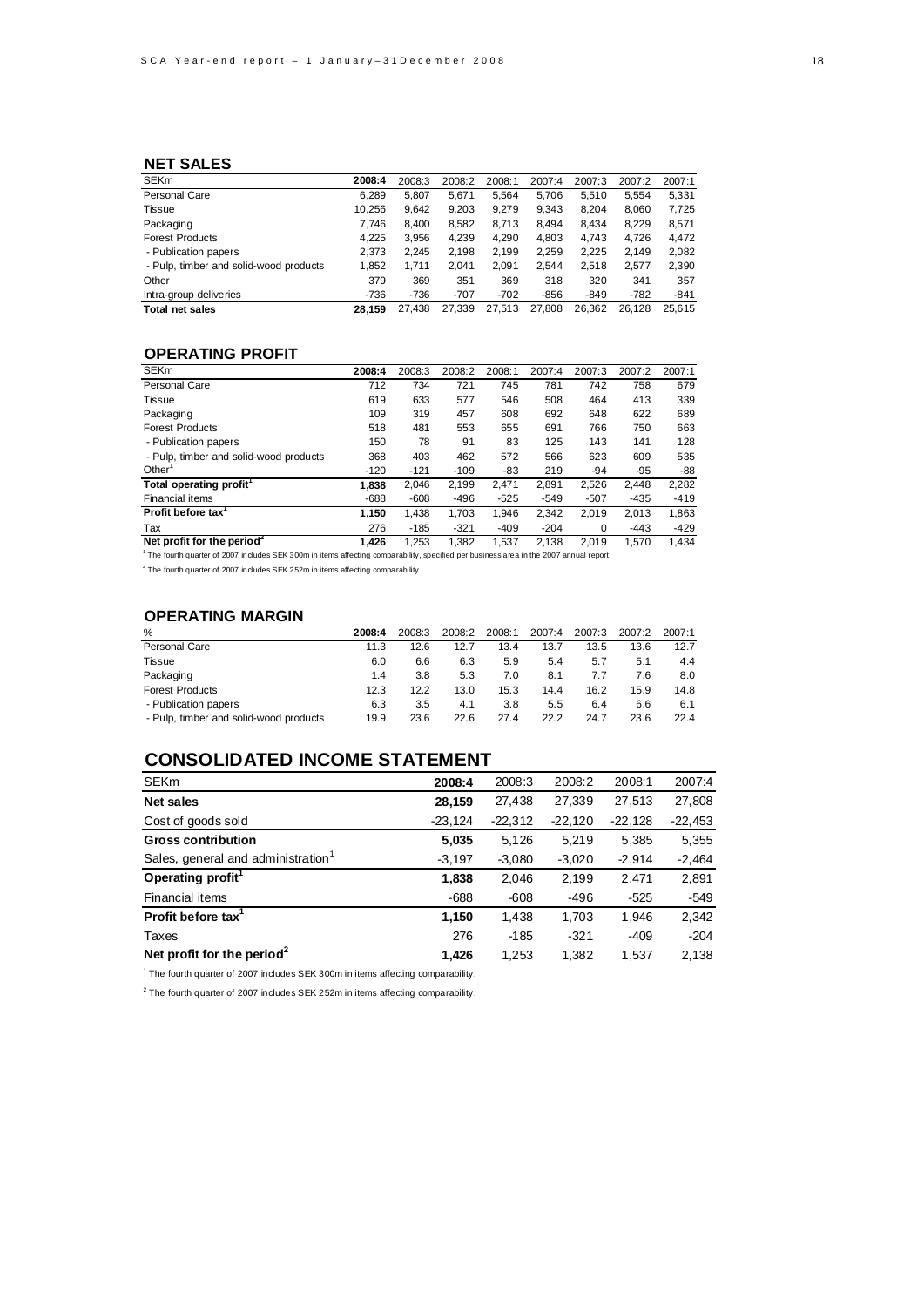# **INCOME STATEMENT PARENT COMPANY**

| <b>SEKm</b>               | 0812   | 0712   |
|---------------------------|--------|--------|
| Administration costs      | $-461$ | $-513$ |
| Other operating income    | 126    | 142    |
| Other operating expenses  | $-126$ | $-142$ |
| <b>Operating profit</b>   | -461   | $-513$ |
| <b>Financial items</b>    | -78    | 95     |
| <b>Profit before tax</b>  | $-539$ | $-418$ |
| Appropriations and taxes  | 800    | 601    |
| Net profit for the period | 261    | 183    |

# **BALANCE SHEET PARENT COMPANY**

|                                     | 31 December 2008 | 31 December 2007 |
|-------------------------------------|------------------|------------------|
|                                     | <b>SEKm</b>      | <b>SEKm</b>      |
| Intangible assets                   | 2                | 5                |
| Tangible assets                     | 6,328            | 6,205            |
| <b>Financial investments</b>        | 62,538           | 62,576           |
| Total fixed assets                  | 68,868           | 68,786           |
| Total current assets                | 1,731            | 1,604            |
| <b>Total assets</b>                 | 70,599           | 70,390           |
| Restricted equity                   | 10,996           | 10,996           |
| Unrestricted equity                 | 7,241            | 9,496            |
| Total shareholders' equity          | 18,237           | 20,492           |
| Untaxed reserves                    | 136              | 128              |
| <b>Provisions</b>                   | 580              | 1,330            |
| Long-term liabilities               | 0                | 0                |
| <b>Current liabilities</b>          | 51,646           | 48,440           |
| <b>Total equity and liabilities</b> | 70,599           | 70,390           |